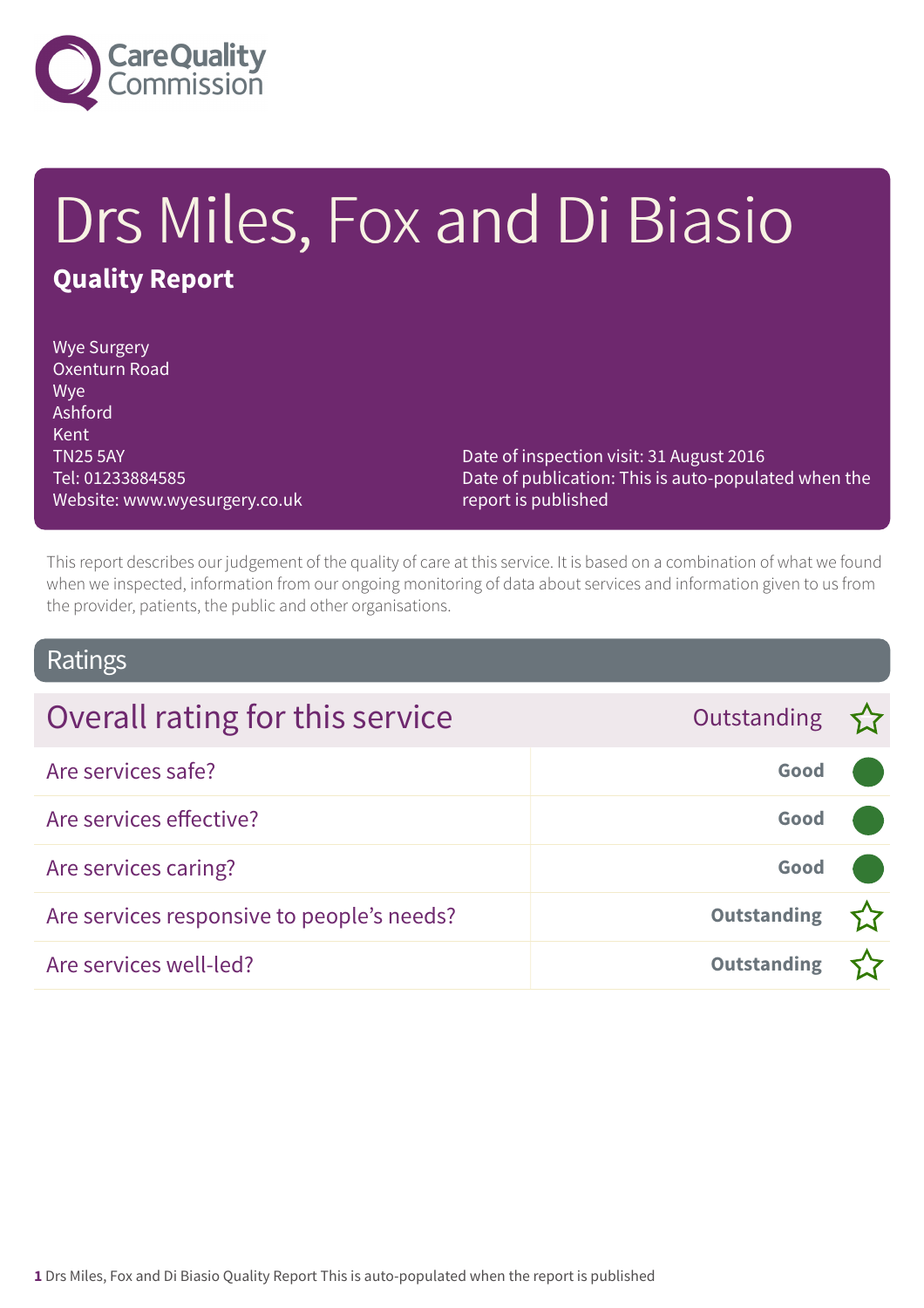### **Contents**

| Page                 |
|----------------------|
| $\overline{2}$       |
| $\overline{4}$       |
| $\overline{7}$<br>12 |
|                      |
| 13                   |
| 13                   |
| 13                   |
| 13                   |
| 15                   |
|                      |

### Overall summary

#### **Letter from the Chief Inspector of General Practice**

We carried out an announced comprehensive inspection at Drs Miles, Fox and Di Biasio on 31 August 2016. Overall the practice is rated as outstanding.

Our key findings across all the areas we inspected were as follows:

- There was an open and transparent approach to safety and an effective system for reporting and recording significant events.
- Risks to patients were assessed and well managed.
- Staff assessed patients' needs and delivered care in line with current evidence based guidance. Staff had been trained to provide them with the skills, knowledge and experience to deliver effective care and treatment.
- The practice used innovative and proactive methods to improve patient outcomes, working with other local providers to share best practice. There was a very wide range of services, clinical and non-clinical. The practice was a Multi-speciality Community Provider with an ethos to bring services to the patient rather sending patients to the service.
- Patients said they were treated with compassion, dignity and respect and they were involved in their care and decisions about their treatment.
- Information about services and how to complain was available and easy to understand. Improvements were made to the quality of care as a result of complaints and concerns.
- Patients said they found it easy to make an appointment with a named GP and there was continuity of care, with urgent appointments available the same day.
- The practice had good facilities and was well equipped to treat patients and meet their needs.
- The practice worked closely with other organisations and with the local community in planning how services were provided to ensure that they meet patients' needs.The practice was an approved host for NHS outpatient clinics and services in East Kent and a wide range of services and clinics are offered in the practice.
- The practice was part of a vanguard site combining with other providers to deliver services across a substantial area of East Kent.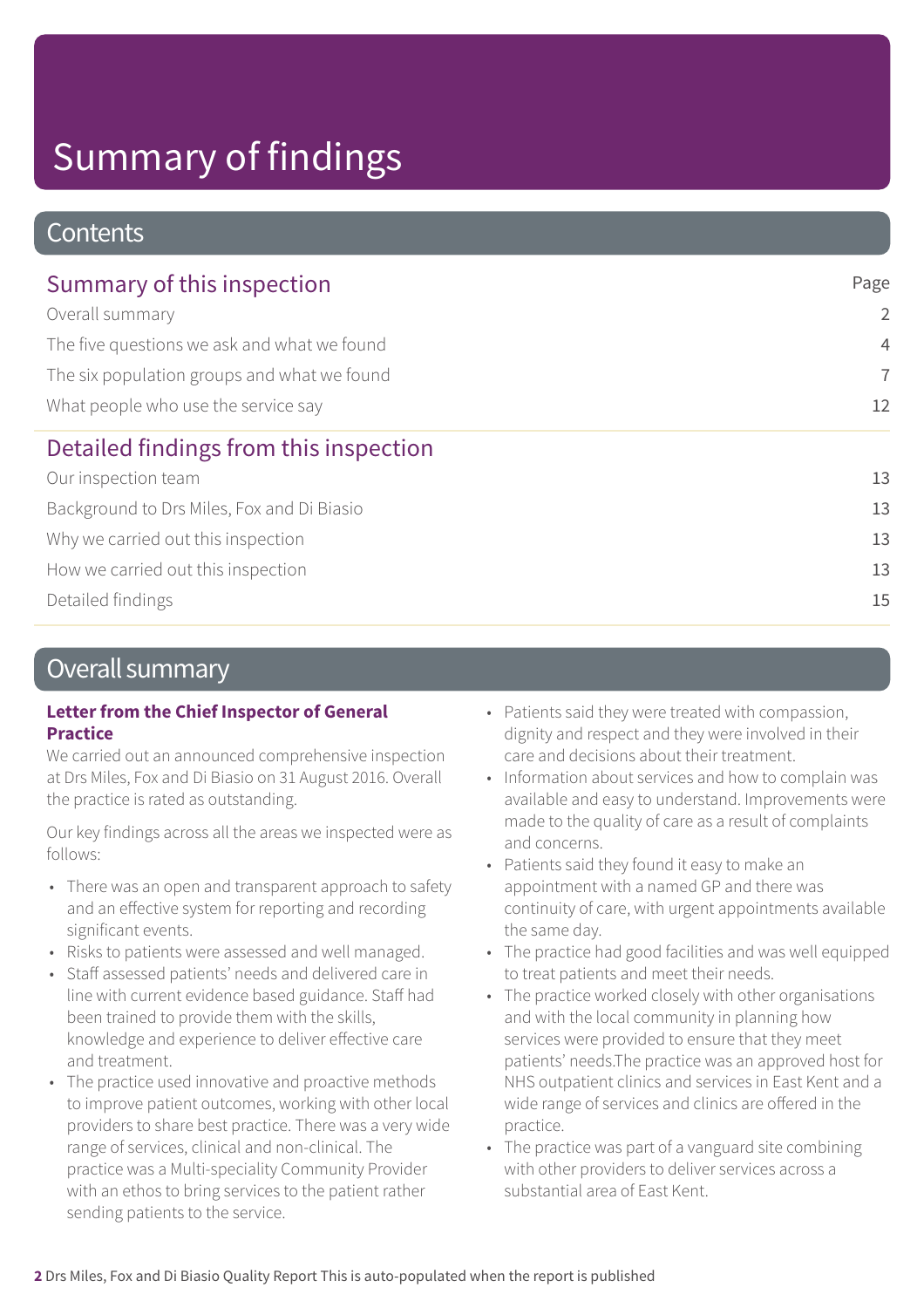- There was a clear leadership structure and staff felt supported by management. The practice proactively sought feedback from staff and patients, which it acted on.
- The practice had strong and visible clinical and managerial leadership and governance arrangements.
- The provider was aware of and complied with the requirements of the duty of candour.

We saw areas of outstanding practice:

• Wye Surgery was one of the first practices chosen to roll out this service.For example, the Community Tele-Dermatology service ( which had reduced referrals by 40%. The practice was proactive in reducing medicines waste. An audit of repeat ordering of prescriptions had identified significant cost savings that could be made, if patients were directly involved in the ordering process and were educated to only order what they needed. In line with Better health Better care and Social prescribing initiatives, the practice met with the secretary of the programme management group for 'Our Place Wye' (OPW) to help

coordinate social support for isolated people. Another new initiative in the village was the 'Wye Shed' project; men would meet in a shed for a cup of tea and chat, maybe learn new skills off of each other or repair tools.

• The practice had employed a senior district nurse care coordinator who visited patients to ensure they received the best possible support and prevent unplanned admissions.

The areas where the provider should make improvement are:

- Continue to ensure that the dosage, type, batch number and expiry date of local anaesthetic given is being recorded into patient's notes.
- Revise the system that identifies patients who are also carers to help ensure that all patients on the practice list who are carers are offered relevant support if required.

### **Professor Steve Field (CBE FRCP FFPH FRCGP)**

Chief Inspector of General Practice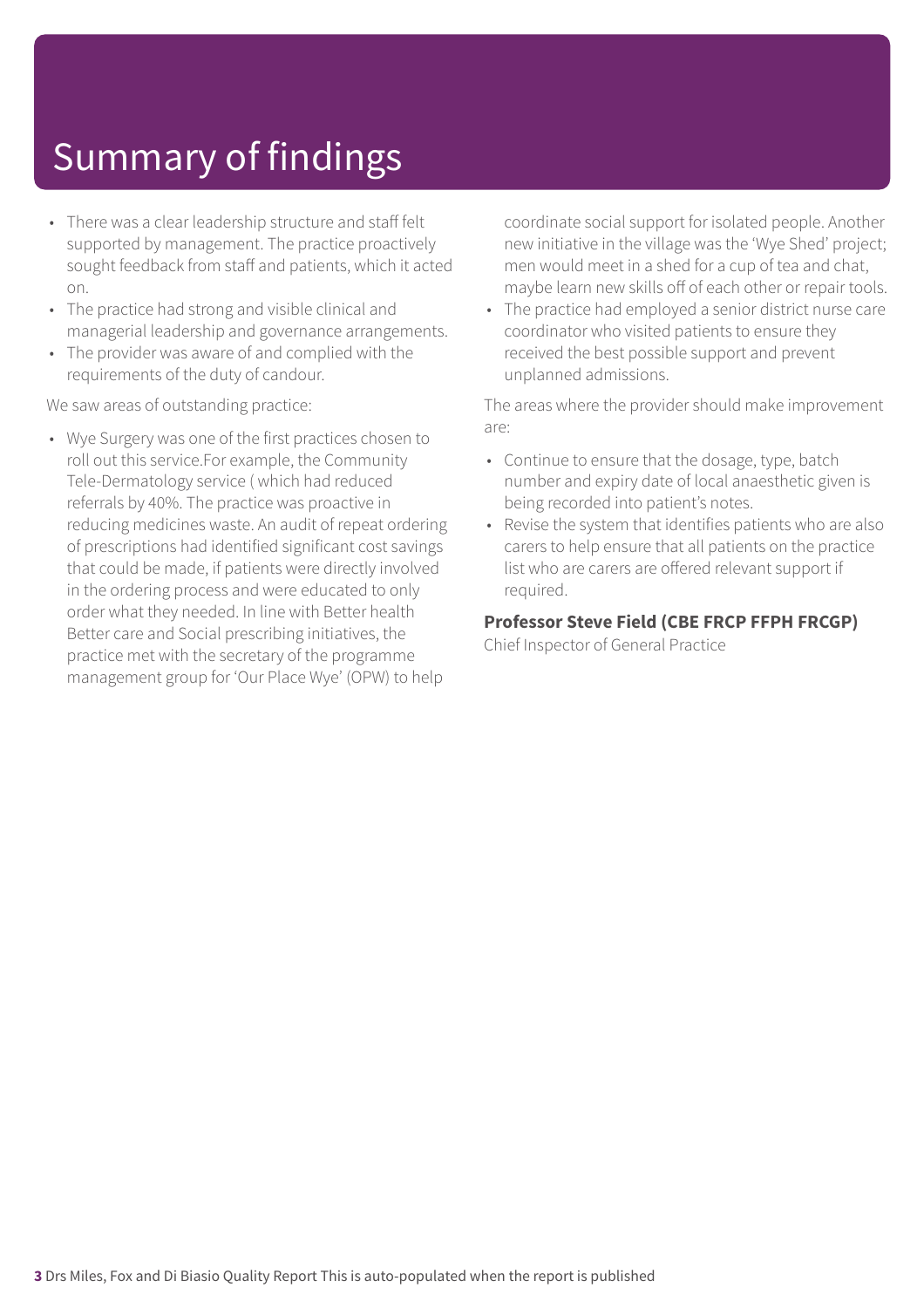### The five questions we ask and what we found

We always ask the following five questions of services.

#### **Are services safe?**

The practice is rated as good for providing safe services.

- There was an effective system for reporting and recording significant events
- The practice used every opportunity to learn from internal incidents, to support improvement. Learning was based on continual, thorough analysis and investigation.
- When things went wrong patients received reasonable support, truthful information, and a written apology. They were told about any actions to improve processes to prevent the same thing happening again.
- The practice had clearly defined and embedded systems, processes and practices to keep patients safe and safeguarded from abuse.
- Risks to patients were assessed and well managed.

#### **Are services effective?**

The practice is rated as good for providing effective services.

- Data from the Quality and Outcomes Framework (QOF) showed patient outcomes were at or above average compared to the national average.
- Staff assessed needs and delivered care in line with current evidence based guidance.
- Clinical audits demonstrated quality improvement.
- Staff had the skills, knowledge and experience to deliver effective care and treatment.
- There was a strong focus on continuous learning and improvement at all levels within the practice, clinical and non-clinical.
- There was evidence of appraisals and personal development plans for all staff.
- Staff worked with other health care professionals to understand and meet the range and complexity of patients' needs.

#### **Are services caring?**

The practice is rated as good for providing caring services.

- Data from the national GP patient survey showed patients rated the practice higher than others for several aspects of care.
- Patients said they were treated with compassion, dignity and respect and they were involved in decisions about their care and treatment.

**Good –––**

**Good –––**

**Good –––**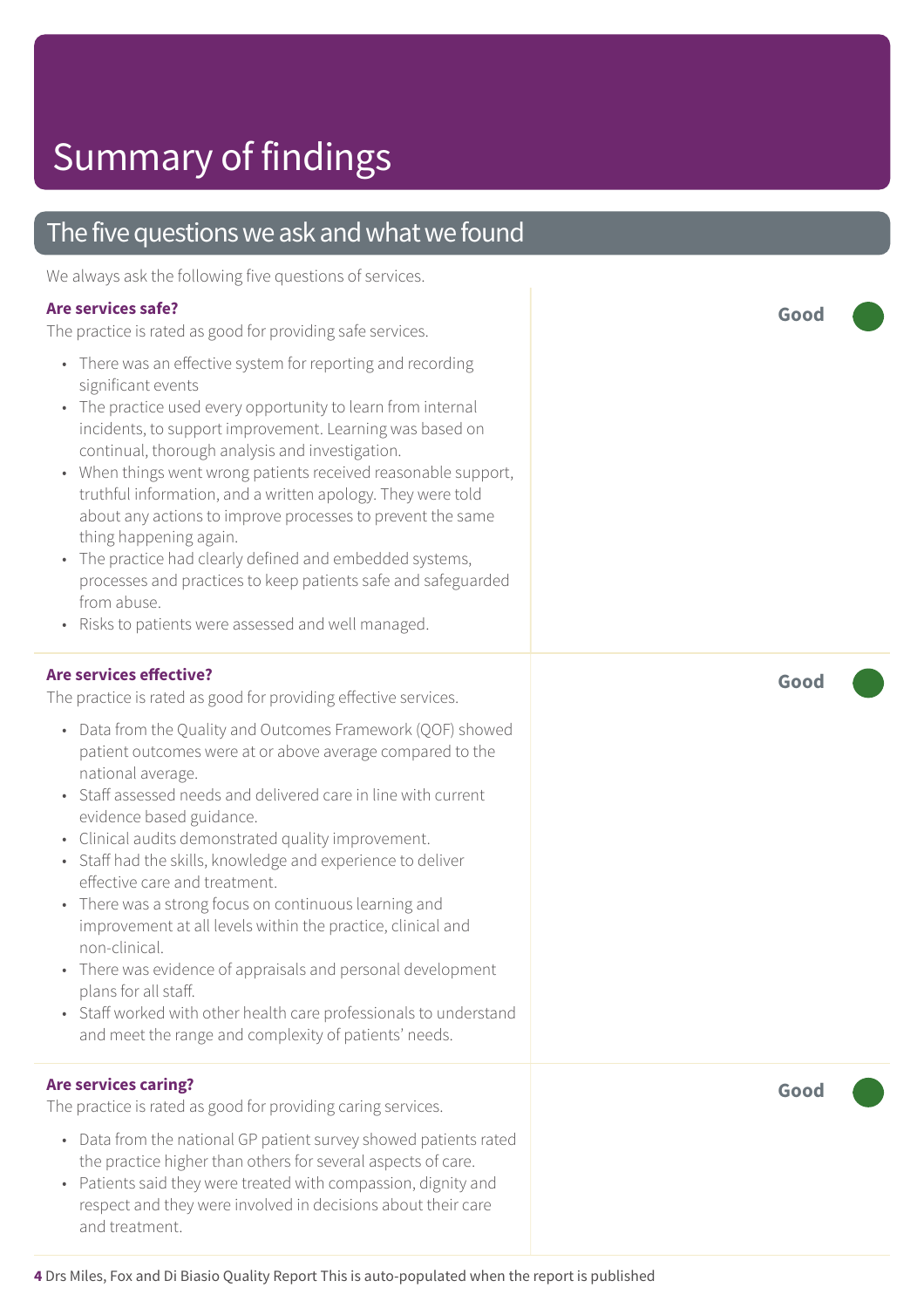- Information for patients about the services available was easy to understand and accessible.
- We saw staff treated patients with kindness and respect, and maintained patient and information confidentiality.

#### **Are services responsive to people's needs?**

The practice is rated as outstanding for providing responsive services.

- Practice staff reviewed the needs of its local population and engaged with the NHS England Area Team and Clinical Commissioning Group to secure improvements to services where these were identified.
- The practice worked closely with other organisations and with the local community in planning how services were provided to ensure that they meet patients' needs. For example, the practice used innovative and proactive methods to improve patient outcomes and working with other local providers to share best practice. The practice actively took part in both developing and delivering pilot schemes to redesign medical care. For example, the Community Tele-Dermatology service (the ability to photograph skin lesions and send the images securely to a Consultant Dermatologist to diagnose whether further treatment is necessary or not) which had reduced referrals by 40%.
- The practice offered a minor injury service to avoid the need for time consuming A&E attendance for more minor injuries. This was open to non-registered patients as well as the practice's own patients.
- The practice provided almost all services apart from those that needed an overnight stay or a general anaesthetic. There was an ethos of bringing services to patients rather sending patients to services.
- Patients said they found it easy to make an appointment with a named GP and there was continuity of care, with urgent appointments available the same day.
- The practice had made changes to their appointment system in response to clinical and patient concerns about long waits for routine appointments. They had increased their clinical staff sessions to meet increased demand.
- The practice had good facilities and was well equipped to treat patients and meet their needs.
- Information about how to complain was available and easy to understand and evidence showed the practice responded quickly to issues raised. Learning from complaints was shared with staff and other stakeholders.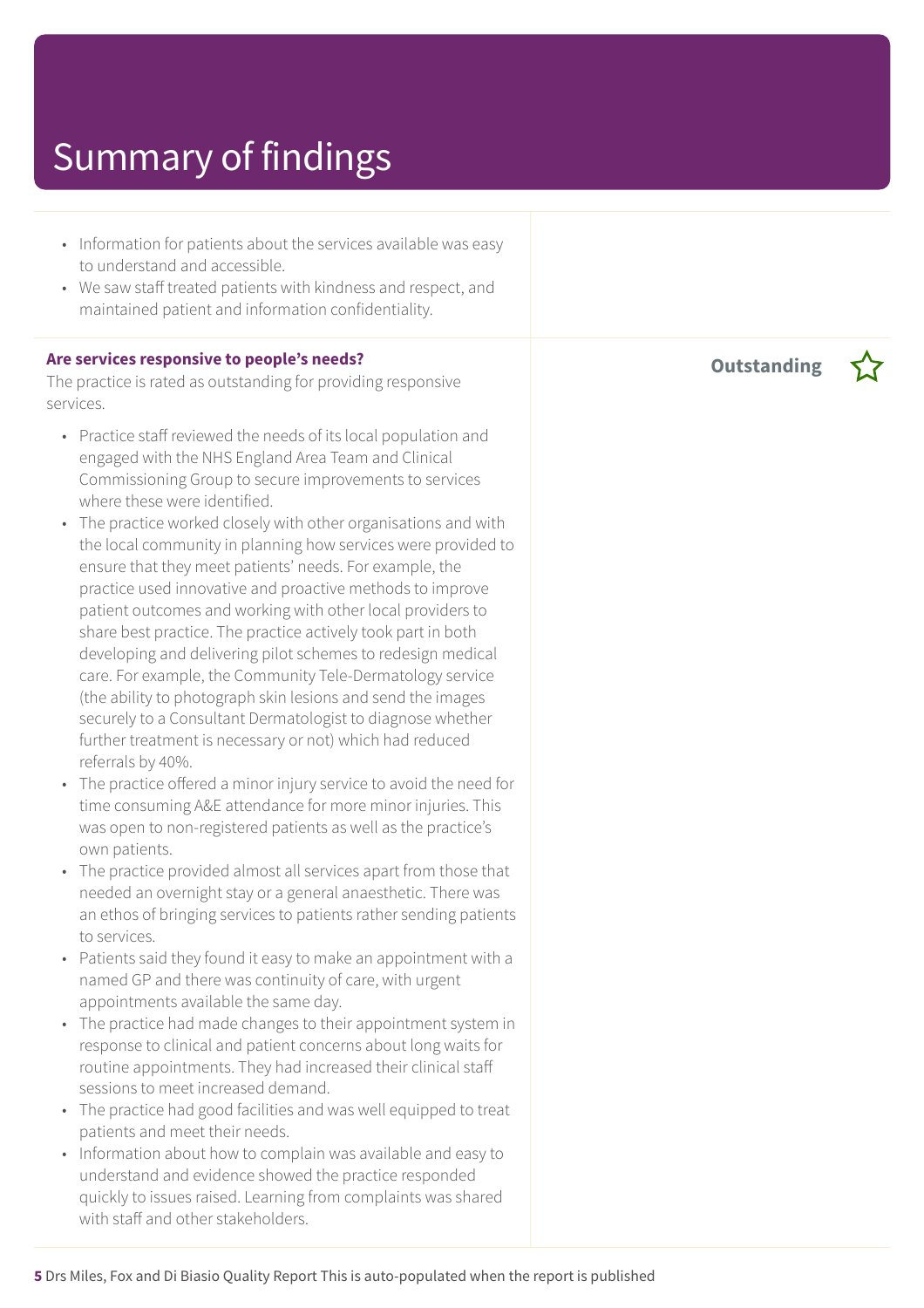#### **Are services well-led?**

The practice is rated as outstanding for being well-led.

- The practice had a clear vision and strategy to deliver high quality care and promote good outcomes for patients. Staff were clear about the vision and their responsibilities in relation to it.
- A systematic approach was taken to working with other organisations to improve care

outcomes, tackle health inequalities and obtain best value for money.

- High standards were promoted and owned by all practice staff and teams worked together across all roles.
- There was a strong leadership structure and staff felt supported by management. The practice had a number of policies and procedures to govern activity and held regular governance meetings.
- There was an overarching governance framework which supported the delivery of the strategy and good quality care. This included arrangements to monitor and improve quality and identify risk.
- The provider was aware of and complied with the requirements of the duty of candour. The partners encouraged a culture of openness and honesty. The practice had systems for notifiable safety incidents and ensured this information was shared with staff to ensure appropriate action was taken.
- There was a high level of constructive engagement with staff and a high level of staff satisfaction.
- The practice proactively sought feedback from staff and patients, which it acted on. The patient participation group was active.
- There was a strong focus on continuous learning and improvement at all levels.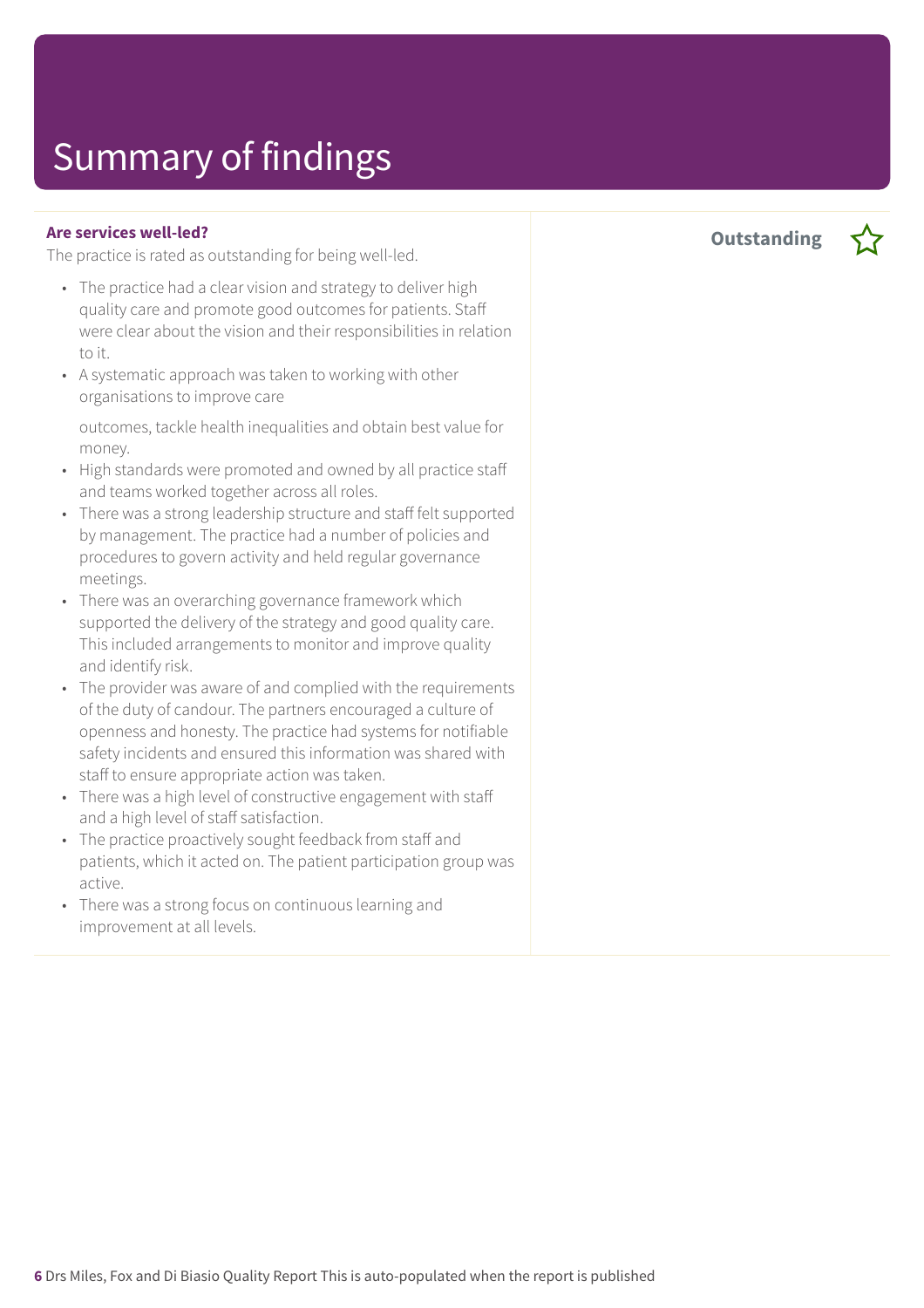### The six population groups and what we found

We always inspect the quality of care for these six population groups.

#### **Older people**

The factors that led to the practice being rated as outstanding overall applied to all the population groups, therefore the practice is rated as outstanding for the care of older patients.

- The practice was responsive to the needs of older people, and offered home visits and urgent appointments for those with enhanced needs. The practice provided care and treatment for 28 patients who lived in a residential home, who often had complex needs, dementia and were vulnerable. The practice offered a weekly ward round to the care home and unlimited telephone consultations.
- The practice was able to provide dispensary services to over 3,500 patients who lived more than one mile (1.6km) from their nearest pharmacy premises. This service was delivered by a team of eight qualified dispensers. A delivery service was provided for housebound and vulnerable patients.
- The practice had employed a senior district nurse care coordinator who visited patients to ensure they received the best possible support and prevent unplanned admissions. This role was first introduced as a Clinical Commissioning Group (CCG) funded Over 75s scheme but having seen the value, the practice made the decision to continue and expand this service even after funding was withdrawn. One GP told us that having the care coordinator freed up valuable time for GPs to do other things, as the care coordinator would carry out home visits and produce care plans for patients as and when needed.One GP told us about one patient who was facing considerable life style changes due to their diagnosis and that they had received many visits from the care coordinator to ensure that they were taking their medication correctly and that they had been able to access the services available to them, this would otherwise have been done by a GP during a home visit or potentially admitted to hospital as an unplanned admissionThe scheme was on-going and the outcomes have not yet been fully assessed, however, the practice hope to demonstrate a reduction in unplanned admissions as well as improvements in the quality of care for patients living in their own homes.
- The practice offered proactive, personalised care to meet the needs of the older people in its population. It had a scheme for

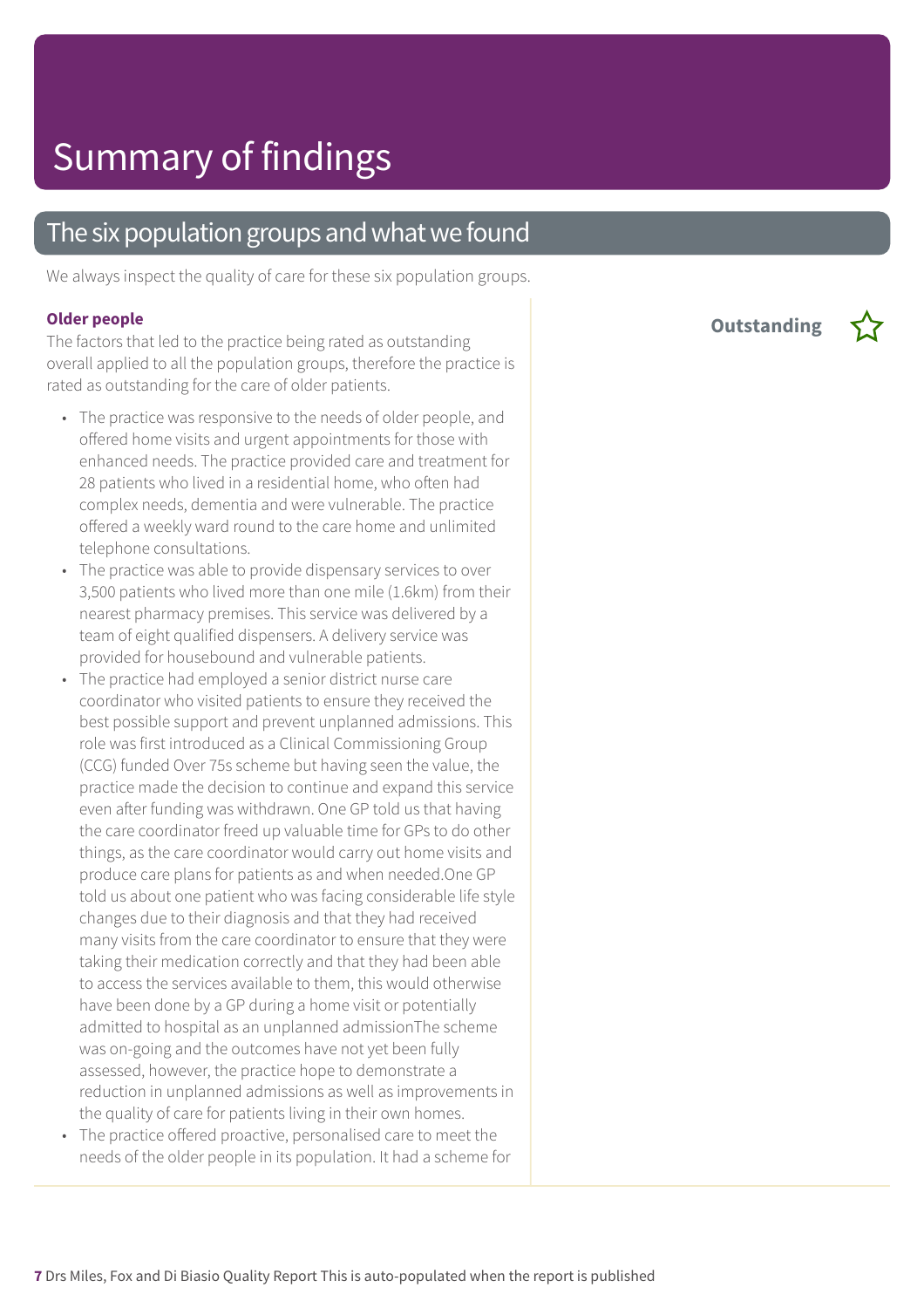patients, who lived in a local residential care home. This involved registering all the patients (with their consent) with one of two lead GPs who looked after that home. Weekly and as required visits to the residential home were conducted.

#### **People with long term conditions**

The factors that led to the practice being rated as outstanding overall applied to all the population groups, therefore the practice is rated as outstanding for the care of people with long-term conditions.

- Nursing staff had lead roles in chronic disease management and patients at risk of hospital admission were identified as a priority.
- Performance for diabetes related indicators were lower the local and national average. For example, 69% of patients with diabetes, on the register, in whom the last IFCCHbA1c is 64 mmol/mol (a blood test to check blood sugar levels) or less in the preceding 12 months (local average 79% and national average 78%).
- Longer appointments and home visits were available when needed.
- All these patients had a named GP and a structured annual review to check their health and medicines needs were being met. For those patients with the most complex needs, the named GP worked with relevant health and care professionals to deliver a multidisciplinary package of care.

#### **Families, children and young people**

The factors that led to the practice being rated as outstanding overall applied to all the population groups, therefore the practice is rated as outstanding for the care of families, children and young people.

- There were systems to identify and follow up children living in disadvantaged circumstances and who were at risk, for example, children and young people who had a high number of accident and emergency (A&E) attendances. Immunisation rates were relatively high for all standard childhood immunisations.
- Patients told us that children and young people were treated in an age-appropriate way and were recognised as individuals, and we saw evidence to confirm this.
- The practice's uptake for the cervical screening programme was 81%, which was comparable to the national average.

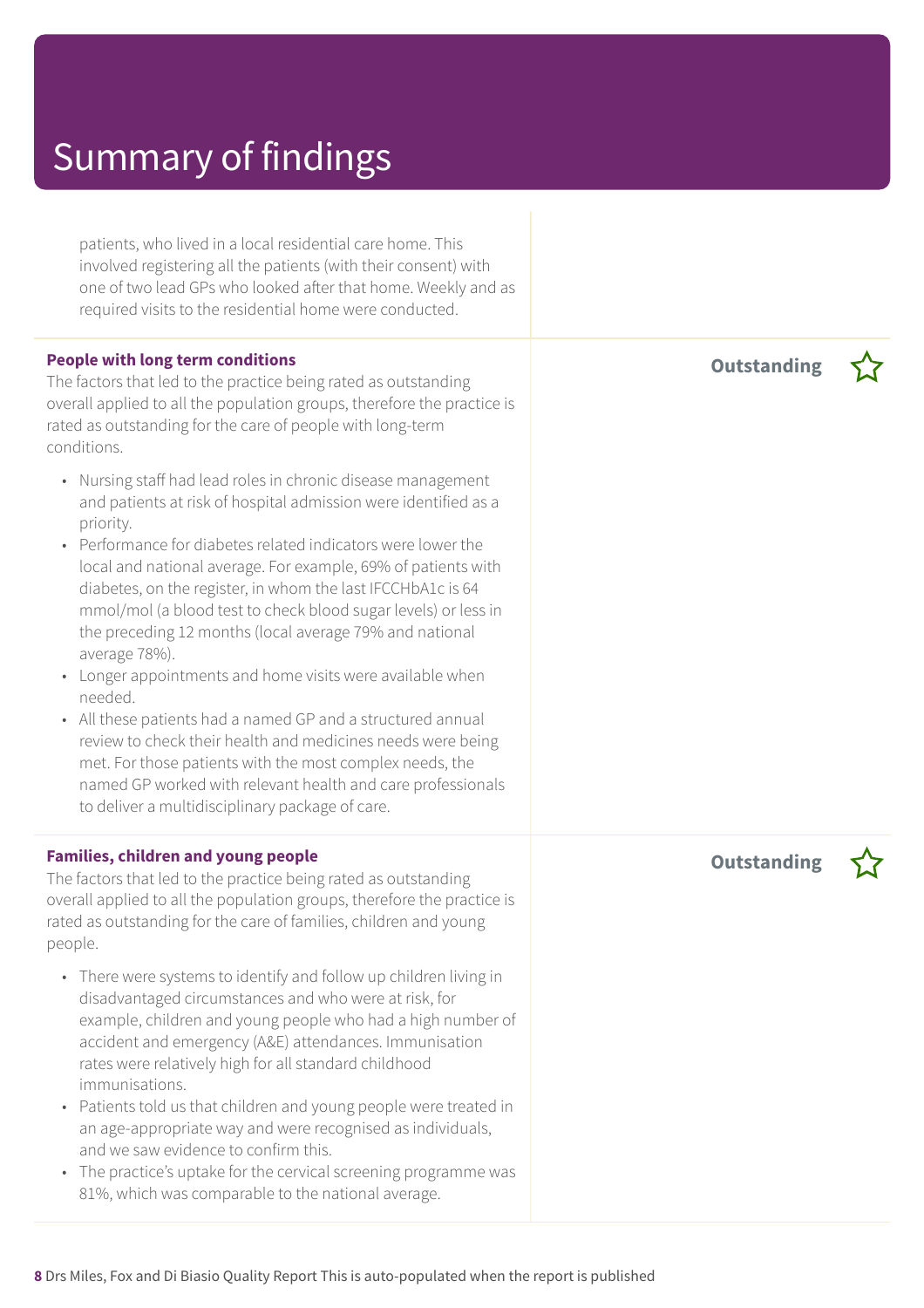- Appointments were available outside of school hours and the premises were suitable for children and babies.
- We saw positive examples of joint working with midwives, health visitors and school nurses.

#### **Working age people (including those recently retired and students)**

The factors that led to the practice being rated as outstanding overall applied to all the population groups, therefore the practice is rated as outstanding for the care of working-age people (including those recently retired and students).

- The needs of the working age population, those recently retired and students had been identified and the practice had adjusted the services it offered to ensure these were accessible, flexible and offered continuity of care.
- The practice remained open throughout the day and offered extended opening hours.
- The practice was proactive in offering online services as well as a full range of health promotion and screening that reflects the needs for this age group.

#### **People whose circumstances may make them vulnerable**

The factors that led to the practice being rated as outstanding overall applied to all the population groups, therefore the practice is rated as outstanding for the care of people whose circumstances may make them vulnerable.

- In line with Better health Better care and Social prescribing initiatives, the practice met with the secretary of the programme management group for 'Our Place Wye' (OPW) to help coordinate social support for isolated people. Support now included a befriending service, weekly lunch, and support for half a day from a volunteer council coordinator for either shopping, dog walking, befriending or taking to local appointments.Another new initiative in the village was the 'Wye Shed' project; men would meet in a shed for a cup of tea and chat, maybe learn new skills off of each other or repair tools. Currently, six men meet on a regular basis. One of the aims of the "Wye Shed Project" was to try and combat loneliness in the elderly and to reach out to men who were not always the easiest to engage with and could shy away from medical and social initiatives.
- The practice held a register of patients living in vulnerable circumstances including those with dementia, frailty, blindness, deafness, a learning disability and those with a carer.

**Outstanding –**

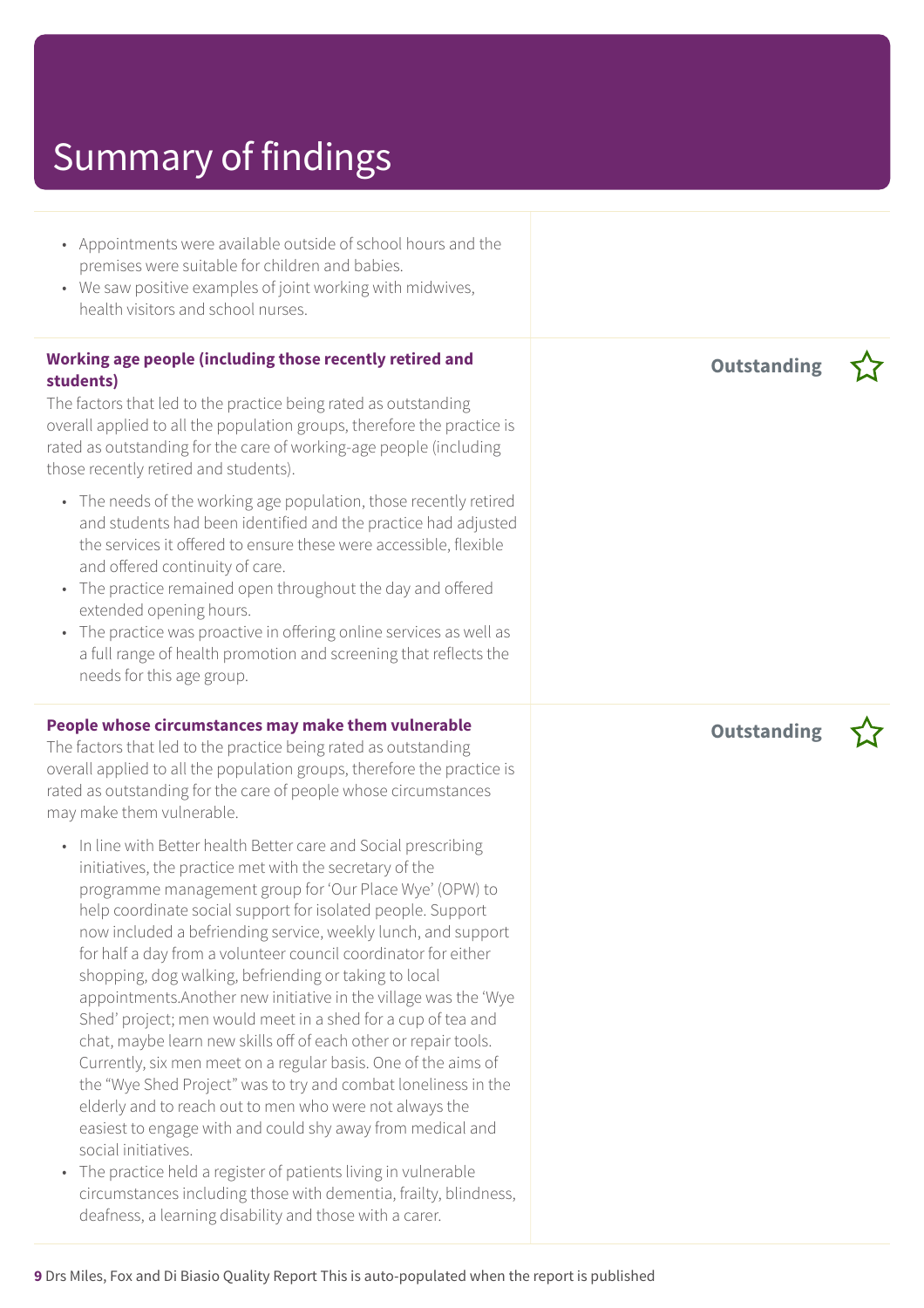- The practice offered longer appointments for patients with a learning disability.
- The practice regularly worked with other health care professionals in the case management of vulnerable patients.
- The practice informed vulnerable patients about how to access various support groups and voluntary organisations.
- Staff knew how to recognise signs of abuse in vulnerable adults and children. Staff were aware of their responsibilities regarding information sharing, documentation of safeguarding concerns and how to contact relevant agencies in normal working hours and out of hours.

#### **People experiencing poor mental health (including people with dementia)**

The factors that led to the practice being rated as outstanding overall applied to all the population groups, therefore the practice is rated as outstanding for the care of people experiencing poor mental health (including people with dementia).

- 74% of patients diagnosed with dementia who had their care reviewed in a face to face meeting in the last 12 months, which is comparable to the national average.
- Performance for mental health related indicators were similar to the national average. For example, 63% of patients with schizophrenia, bipolar affective disorder and other psychoses who have a comprehensive, agreed care plan documented in the record, in the preceding 12 months (local average 89% and national average 89%), which is comparable to other practices.
- The practice regularly worked with multi-disciplinary teams in the case management of patients experiencing poor mental health, including those with dementia.
- The nurse care coordinator oversaw the care of those living in the community with dementia. She worked closely with 'Our Place Wye'.
- The practice involved the memory clinic for those with dementia to co-ordinate testing, diagnosis and support services.
- Those recently discharged from hospital received a follow up call.
- The practice carried out advance care planning for patients with dementia.
- The practice had told patients experiencing poor mental health about how to access various support groups and voluntary organisations.

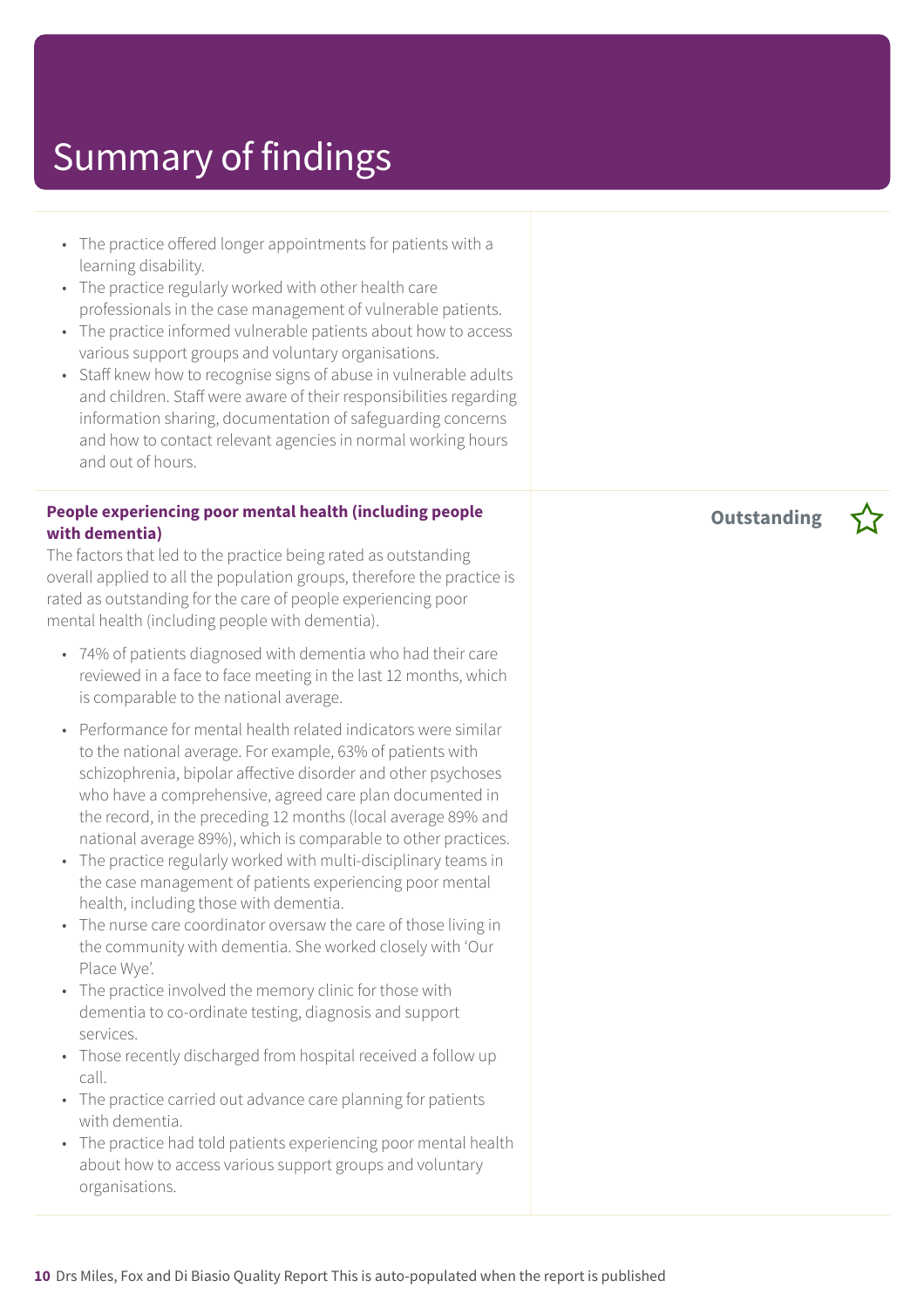- The practice had a system to follow up patients who had attended accident and emergency where they may have been experiencing poor mental health.
- Staff had a good understanding of how to support patients with mental health needs and dementia.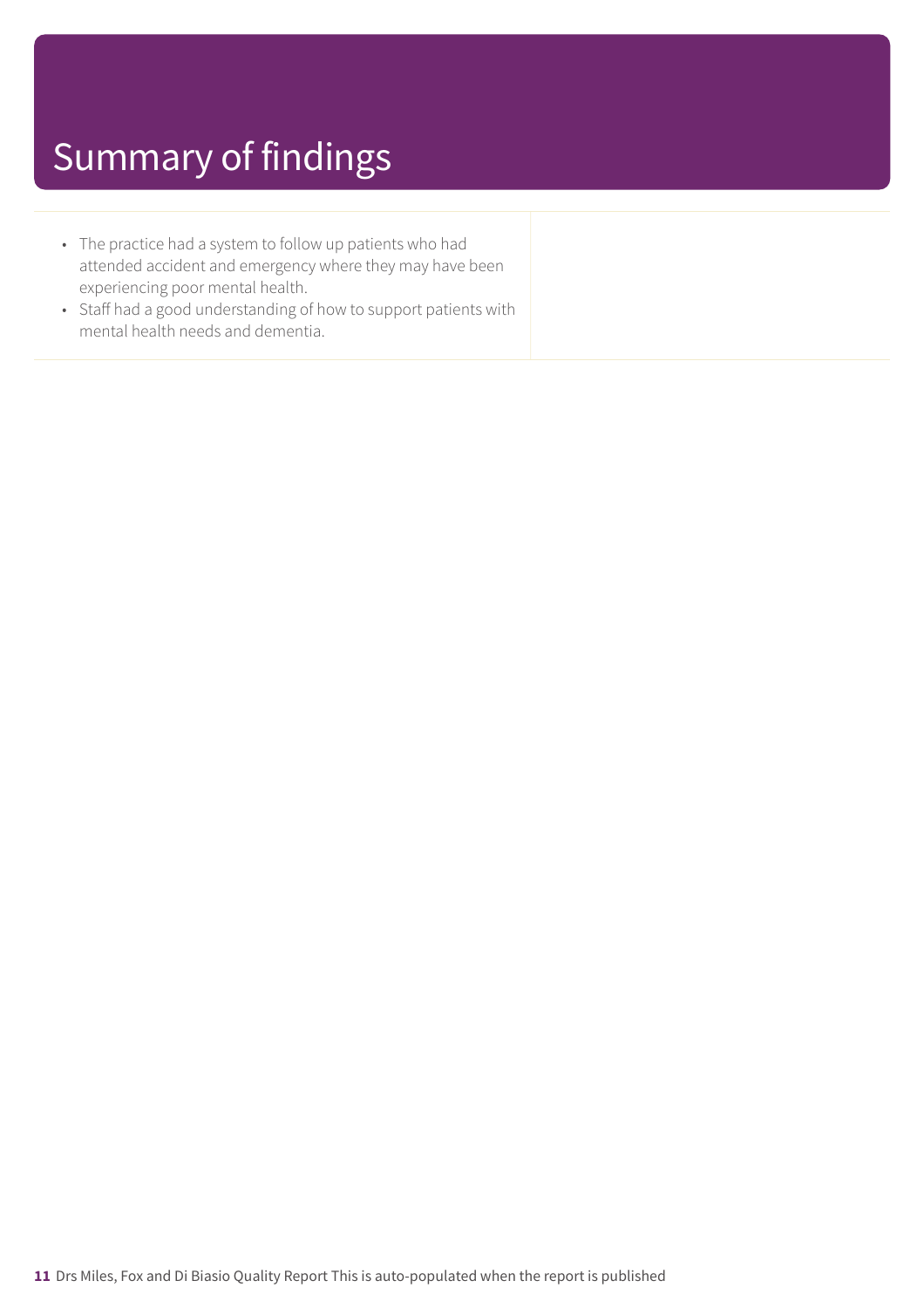### What people who use the service say

The national GP patient survey results were published in January 2016. The results showed the practice was performing in line with local and national averages. Two hundred and thirty seven survey forms were distributed and 125 were returned. This represented 2% of the practice's patient list of 8,447.

- 87% of patients found it easy to get through to this practice by phone compared to the national average of 73%.
- 89% of patients were able to get an appointment to see or speak to someone the last time they tried compared to the national average of 76%.
- 93% of patients described the overall experience of this GP practice as good compared to the national average of 85%).
- 87% of patients said they would recommend this GP practice to someone who has just moved to the local area compared to the national average of 79%).

As part of our inspection we also asked for CQC comment cards to be completed by patients prior to our inspection. We received 46 comment cards, 41 of which were positive

about the standard of care received. General themes that ran through the comments included the very caring attitude of all staff, the availability of appointments and the efficiency with which the service was run. Five of the cards had negative comments about the appointment system. The practice had made changes to their appointment system because of clinical and patient concern about long waits for routine appointments and had increased their clinical staff sessions to meet increased demand. Patient satisfaction levels since the introduction of the new appointment system had increased as demonstrated on various on-line tools, for example, "I want great care" and "Friends and Family Testing" which was currently running at 92%. The practice had also noticed a reduction in complaints concerning access.

We spoke with six patients during the inspection. All six patients said they were satisfied with the care they received and thought staff were approachable, committed and caring.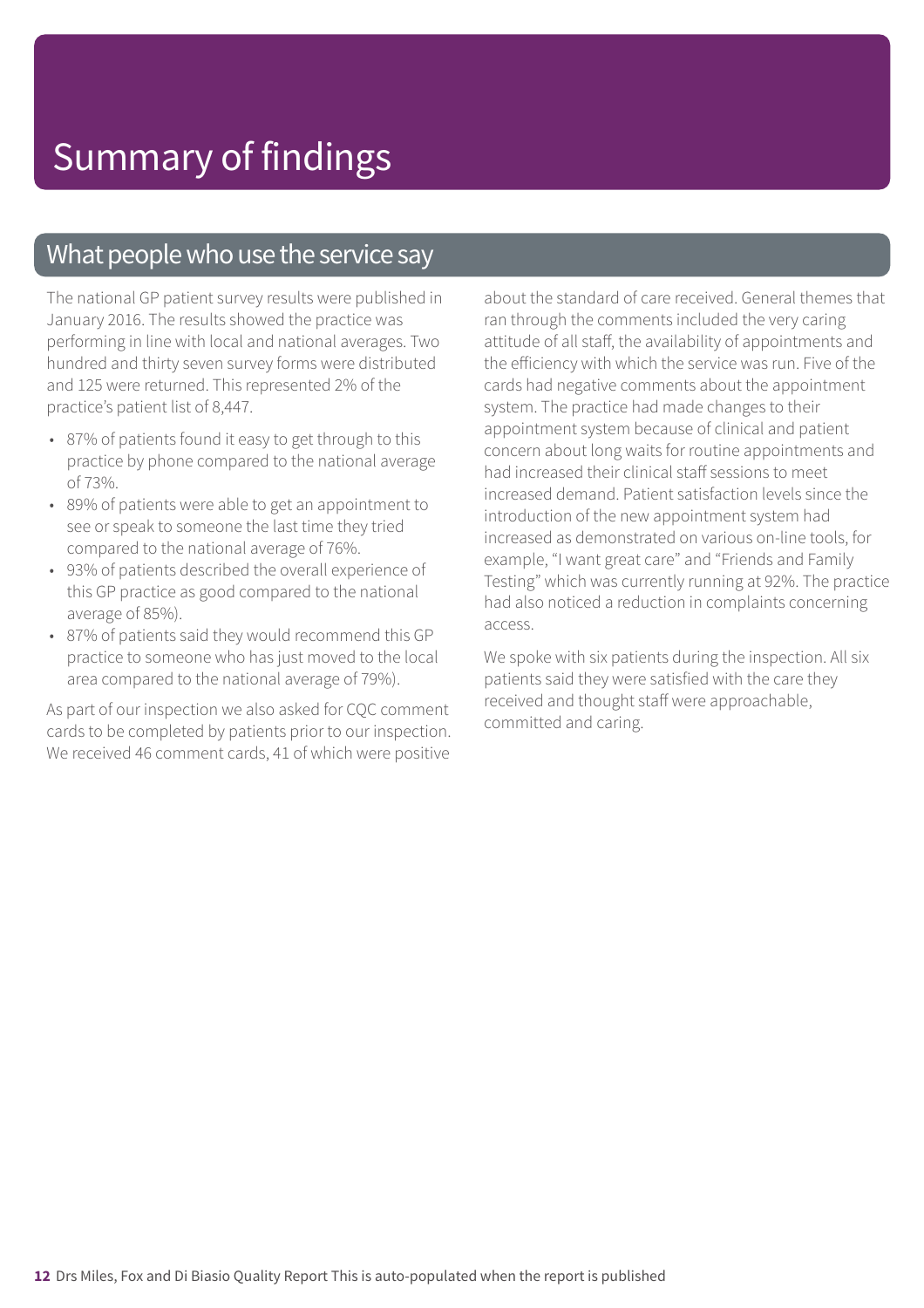

# Drs Miles, Fox and Di Biasio **Detailed findings**

### Our inspection team

### **Our inspection team was led by:**

Our inspection team was led by a CQC Lead Inspector**.** The team included a GP specialist adviser, a practice manager specialist adviser and a pharmacy inspector.

### Background to Drs Miles, Fox and Di Biasio

Drs Miles, Fox and Di Biasio (also known as Wye Surgery) are a well established doctor's practice with a purpose-built surgery, near Ashford in Kent. Their rural, training and dispensing practice covering 125 square miles with a catchment area of approximately 8,477 patients and provide a wide range of medical support services for all the family, with easy parking and full disabled access. The practice building is arranged over two storeys, with all the patient accessible areas being located on the ground floor.

The practice is in one of the least deprived areas of Kent and the ethnicity of the local population is White British. The practice is similar to the national averages for each population group. For example, 5.1% of patients are aged 0 - 4 years of age compared to the clinical commissioning group (CCG) average of 6% and the national average of 5.9% and 33% are 5 to 18 years of age compared to the CCG average of 35% and the national average of 33%. Scores were similar for patients aged 65, 75 and 85 years and over**.**

The practice provided care and treatment for 28 patients who lived in a residential home, who often had complex needs, dementia and were vulnerable. The practice offered a weekly ward round to the care home and unlimited telephone consultations.

The practice is able to provide dispensary services to over 3,500 patients who live more than one mile (1.6km) from their nearest pharmacy premises. This service is delivered by a team of eight qualified dispensers. A delivery service is provided for housebound and vulnerable patients.

The practice holds a General Medical Service contract and consists of three partner GPs (male). The GPs are supported by two male salaried GPs, two female salaried GPs, a nurse practitioner, four practice nurses (female), two healthcare assistants (female), a practice manager supported by an assistant practice manager, as well as three heads of department (administration, dispensary and nursing). The clinical team are supported by a team of receptionists, administrators, medical secretaries and dispensers.

The practice is an approved host for NHS outpatient clinics and services in East Kent. All of these consultant led clinics are fully integrated with secondary care. The GP's ensure patients have had all the necessary diagnostic checks, so there is no need for second scans, blood tests or ECGs before seeing the consultant at the surgery. The consultant or specialist has full access to the GP records including investigations and waiting lists; the practice see this as a great advantage when compared to hospital outpatients where consultants would only see the referral letter. Should the patient require a hospital procedure then the consultant can list directly and offer patients a choice of hospital.

The practice is a training practice which takes foundation year three registrar GPs and has two trainee GP Registrars working at the practice. The practice regularly host student nurses and paramedic practitioner placements.

Drs Miles, Fox and Di Biasio (also known as Wye Surgery) is open Monday to Thursday8.30am to 7.00pm and Friday8.30am to 5.30pm. GP telephone access appointments are weekday mornings only 8.30am to 11.00am whereby a doctor will aim to call the patient back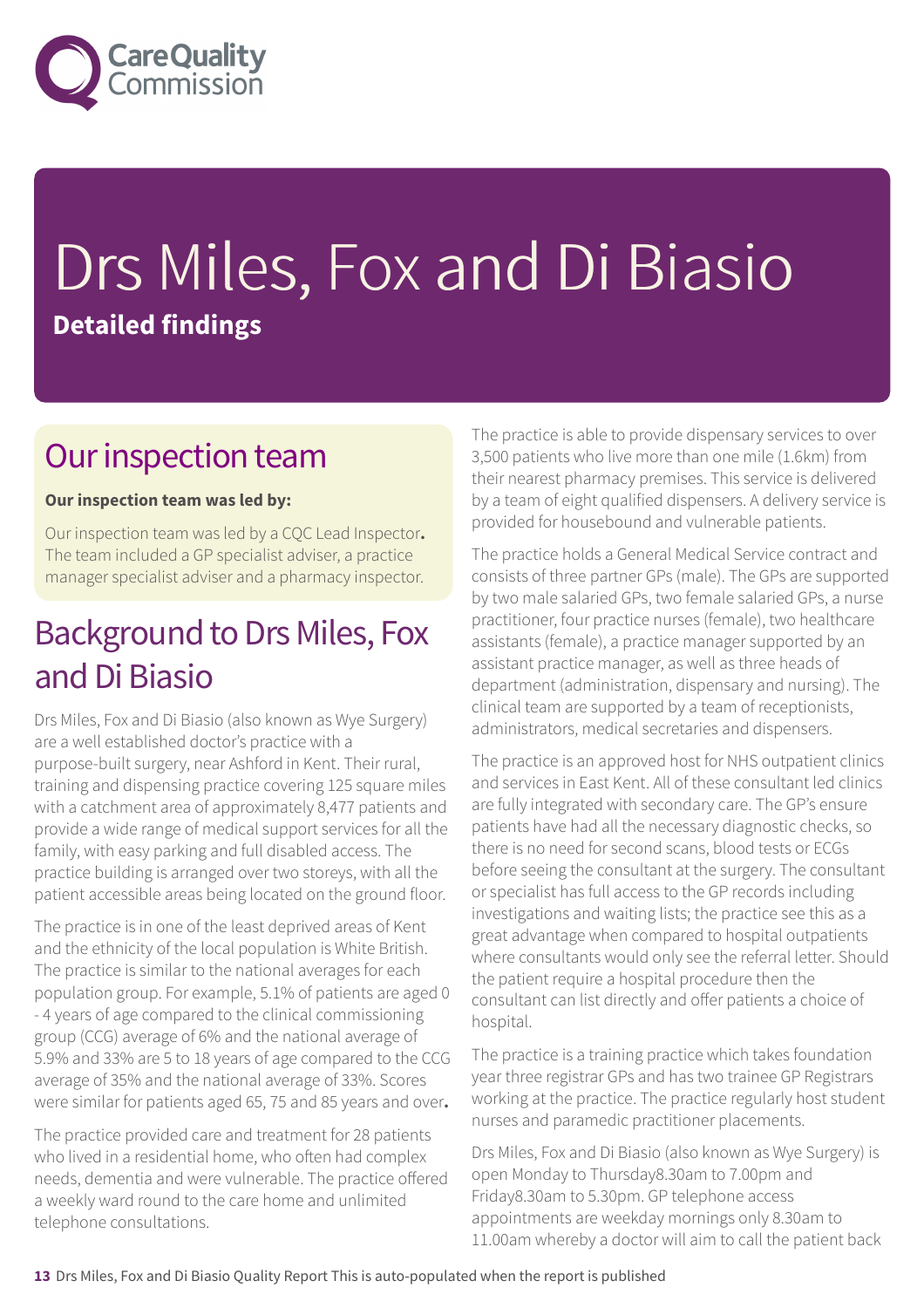# Detailed findings

usually within the hour or at a later time to suit the patient. The practice operates a duty doctor system to ensure there is GP cover from 6.00pm to 6.30pm and urgent and emergency cases, as well as test results are monitored and responded to appropriately.

The practice have a contract with IC24 who manage all the out of hours calls. The practice operates a duty doctor system to ensure there is GP available to deal with all urgent out of hour calls forwarded to them by IC24.

Services are provided from:

• Drs Miles, Fox and Di Biasio, Wye Surgery, Oxenturn Road, Wye, Ashford, Kent,

TN25 5AY

### Why we carried out this inspection

We carried out a comprehensive inspection of this service under Section 60 of the Health and Social Care Act 2008 as part of our regulatory functions. The inspection was planned to check whether the provider is meeting the legal requirements and regulations associated with the Health and Social Care Act 2008, to look at the overall quality of the service, and to provide a rating for the service under the Care Act 2014.

### How we carried out this inspection

Before visiting, we reviewed a range of information we hold about the practice and asked other organisations to share what they knew. We carried out an announced visit on 31 August 2016.

During our visit we:

• Spoke with a range of staff (two GP partners, the practice and assistant practice manager, two practice nurses, the nurse practitioner, care co-ordinator, a

healthcare assistant, a salaried GP, a locum GP, two GP trainee registrars, two administrative staff who are also receptionists and two medical secretaries and spoke with six patients who used the service.

- Reviewed an anonymised sample of the personal care or treatment records of patients.
- Reviewed 46 comment cards where patients and members of the public shared their views and experiences of the service.

To get to the heart of patients' experiences of care and treatment, we always ask the following five questions:

- Is it safe?
- Is it effective?
- Is it caring?
- Is it responsive to people's needs?
- Is it well-led?

We also looked at how well services were provided for specific groups of people and what good care looked like for them. The population groups are:

- Older people
- People with long-term conditions
- Families, children and young people
- Working age people (including those recently retired and students)
- People whose circumstances may make them vulnerable
- People experiencing poor mental health (including people with dementia).

Please note that when referring to information throughout this report, for example any reference to the Quality and Outcomes Framework data, this relates to the most recent information available to the CQC at that time.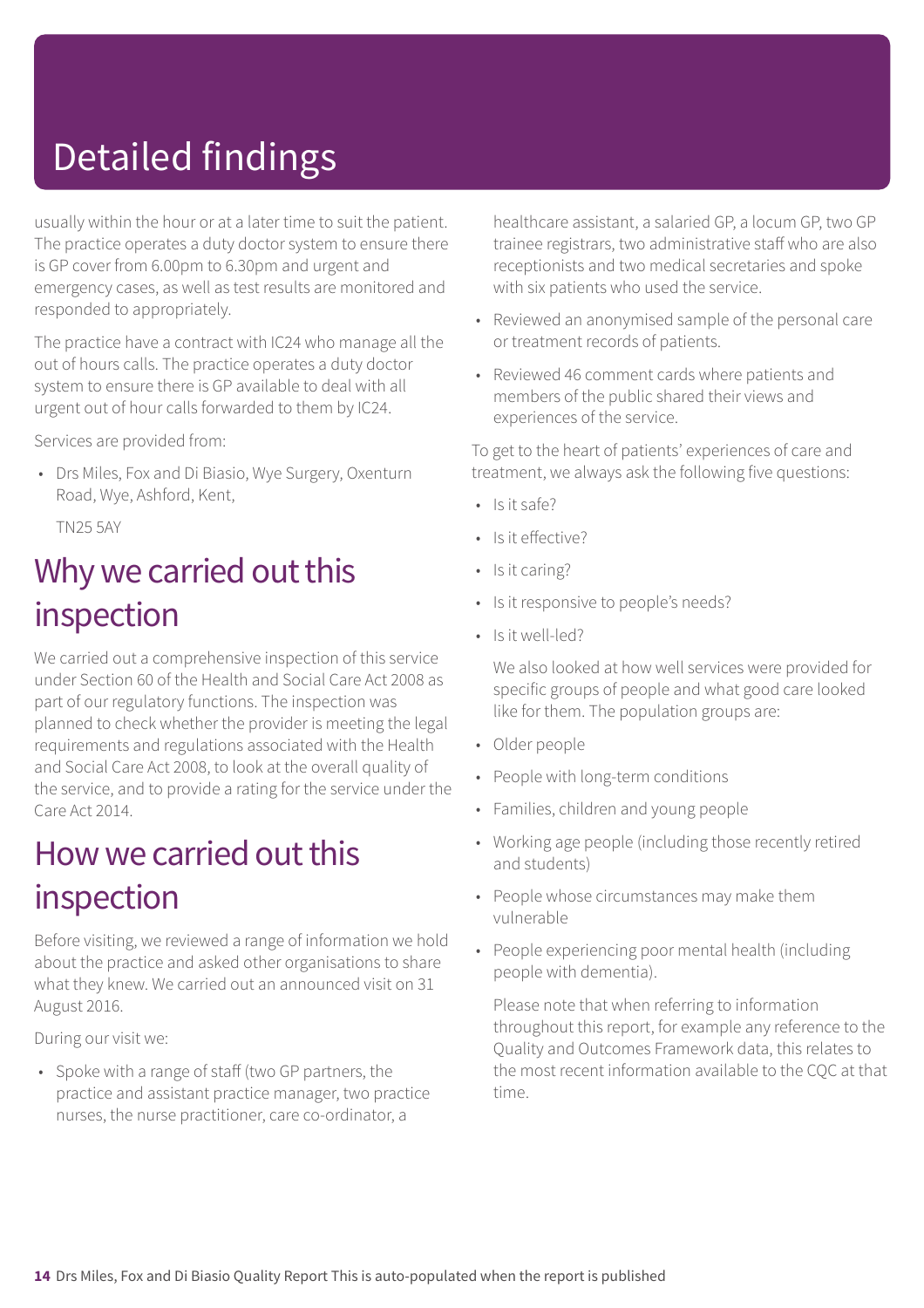# Are services safe?

## **Our findings**

### **Safe track record and learning**

There was an effective system for reporting and recording significant events.

- Staff told us they would inform the practice manager of any incidents and there was a recording form available on the practice's computer system. The incident recording form supported the recording of notifiable incidents under the duty of candour. (The duty of candour is a set of specific legal requirements that providers of services must follow when things go wrong with care and treatment).
- We saw evidence that when things went wrong with care and treatment, patients were informed of the incident, received reasonable support, truthful information, a written apology and were told about any actions to improve processes to prevent the same thing happening again.
- The practice carried out a thorough analysis of the significant events and routinely analysed them.

We reviewed safety records, incident reports, patient safety alerts and minutes of meetings where these were discussed. We saw evidence that lessons were shared and action was taken to improve safety in the practice. For example, we saw that significant events were an agenda item on the weekly clinical meeting, (attended by all clinicians and where appropriate, team leaders) as well as, the weekly partners meeting. We looked at several events in detail. One concerned an issue with a GP contacting the coroner's officer regarding a recently deceased patient. Contact was not made on three occasions but no record of this had been made in the patient's notes. The practice had conducted a review and amendments to protocols were made and all GPs reminded to document all encounters, even failed ones. The practice implemented systems to help ensure that such situations were managed appropriately, in order to reduce such incidents in the future.

#### **Overview of safety systems and processes**

The practice had clearly defined and embedded systems, processes and practices to keep patients safe and safeguarded from abuse, which included:

Arrangements to safeguard children and vulnerable adults from abuse. These arrangements reflected relevant legislation and local requirements. Policies were accessible to all staff. The policies clearly outlined who to contact for further guidance if staff had concerns about a patient's welfare. There was a lead member of staff for safeguarding. The GPs attended safeguarding meetings when possible and always provided reports where necessary for other agencies. Staff demonstrated they understood their responsibilities and all had received training on safeguarding children and vulnerable adults relevant to their role. GPs and nursing staff were trained to child safeguarding level 3. Administration staff received on-line training annually if available, however, in-house training was provided in May 2014. The practice manager told us that there had been ongoing problems with Kent and Medway GP training. This meant that planning of training had been difficult. The two GP safeguarding leads for Adults and children have a planned in house session being held in February 2017. Domestic Violence training was last carried out in the surgery in 2012 at a multi – disciplinary training afternoon and was attended by management, nurses, dispensers and administrators. Mental Capacity Act Training was planned for Wednesday 12 October and is being delivered by a Consultant Psychiatrist.

- A notice in the waiting room advised patients that chaperones were available if required. All staff who acted as chaperones were trained for the role and had received a Disclosure and Barring Service (DBS) check. (DBS
- The practice maintained appropriate standards of cleanliness and hygiene. We observed the premises to be clean and tidy. The practice nurse was the infection control clinical lead who liaised with the local infection prevention teams to keep up to date with best practice. There was an infection control protocol and staff had received up to date training. An annual infection control audit had been undertaken in July 2016 and we saw evidence that action was taken to address any improvements identified as a result.

Services were tailored to meet the needs of individual people and were delivered in a way to ensure flexibility, choice and continuity of care.

• The practice had eight qualified dispensers all National Vocational Qualifcation (NVQ) trained, six with NVQ3 two with NVQ2 qualification. Four of the dispensers were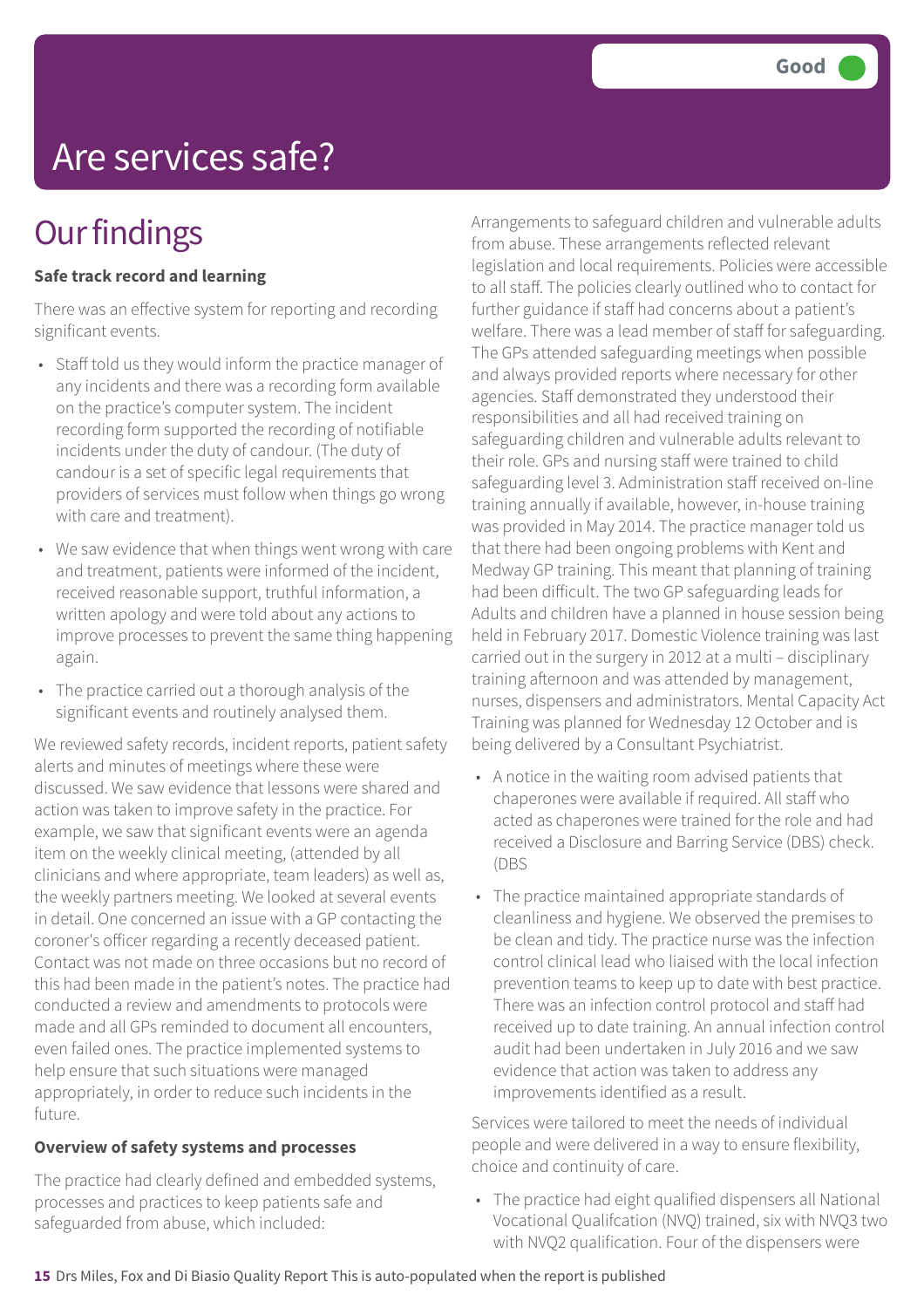### Are services safe?

registered pharmacy technicians with the GPhCThe staff had completed annual competency assessments and appraisals. The registered pharmacy technicians carried out CPD) and were also sharing good practice with other surgeries through the CCG.

- The arrangements for managing medicines, (including obtaining, prescribing, recording, handling, storing, security and disposal) kept people safe.
- The practice participated in the Dispensing Services Quality Scheme, which rewardedpractices for providing a high quality service to patients they dispense for. There was a named GP responsible for the dispensary.
- The practice was proactive in reducing medicines waste. An audit of repeat ordering of prescriptions had identified significant cost savings that could be made, if patients were directly involved in the ordering process and were educated to only order what they needed. The cost savings that could have been made via repeat requests being done by patients, rather than the five community pharmacies, was calculated at £887.97 over a two week period.The practice had an action plan to implement the recommendations from the audit. A campaign to reduce medicines waste was held at the practice and advertisements were placed in the local parish magazine.
- Standard Operating Procedures (SOPs) covered all aspects of the dispensing process (these were written instructions about how to safely dispense medicines).
- All medicines were stored securely, including emergency medicines, vaccines and oxygen. Fridge and room temperatures were monitored appropriately. Expiry dates were recorded electronically to ensure out of date stock was not dispensed. Waste medicines were managed according to waste regulations.
- Blank prescription forms (FP10s) were stored securely and records were made to track prescriptions through the practice.
- Repeat prescription requests were managed by dispensary staff. The GP was alerted if a patient required a review of their medicines. All prescriptions were signed before dispensing. High risk medicines (requiring closer monitoring) were not issued on a repeat prescription. Systems were in place to ensure that all requests for high risk medicines were referred to a GP to

both assess and issue. One high risk medicine e.g. methotrexate ( a medicine used to treat rheumatoid arthritis) was stored separately in the dispensary as a safety measure.

- Medicines were dispensed safely. The practice provided monitored dosage systems (MDS – dosette boxes) to some patients. These were prepared in a separate area to minimise interruptions.
- Controlled drugs (CDs medicines with potential for misuse, requiring special storage and closer monitoring) were managed according to CD regulations. Quarterly CD audits were conducted and staff were aware of local arrangements for the destruction of CDs.
- Any medicines incidents or 'near misses' were recorded for learning and the practice had a system in place to monitor the quality of the dispensing process. Dispensary staff showed us standard procedures which covered all aspects of the dispensing process (these are written instructions about how to safely dispense medicines).
- Dispensing errors and 'near misses' (dispensing errors that are identified before the medicines leave the dispensary), were recorded and discussed at monthly dispensary team meetings. Medicine safety alerts (alerts that are issued nationally regarding faulty products) were communicated to all staff effectively.
- Patient Group Directions had been adopted by the practice to allow nurses to administer vaccines according to legal requirements. Patient Specific Directions were used to enable appropriately trained healthcare assistants to administer injections.

The practice offered a minor surgery service. The arrangements for managing medicines in relation to minor surgery generally kept patients safe. We looked at a sample of records for patients that had surgery prior to our inspection and found that there was a lack of consistency, and that for some patients no entries had been made with regards to how much local anaesthetic had been given, the batch number from which the anaesthetic came and the expiry date.

We raised this with the GP concerned, who subsequently showed us records of patients that had undergone surgery on the afternoon of our visit. Documentary evidence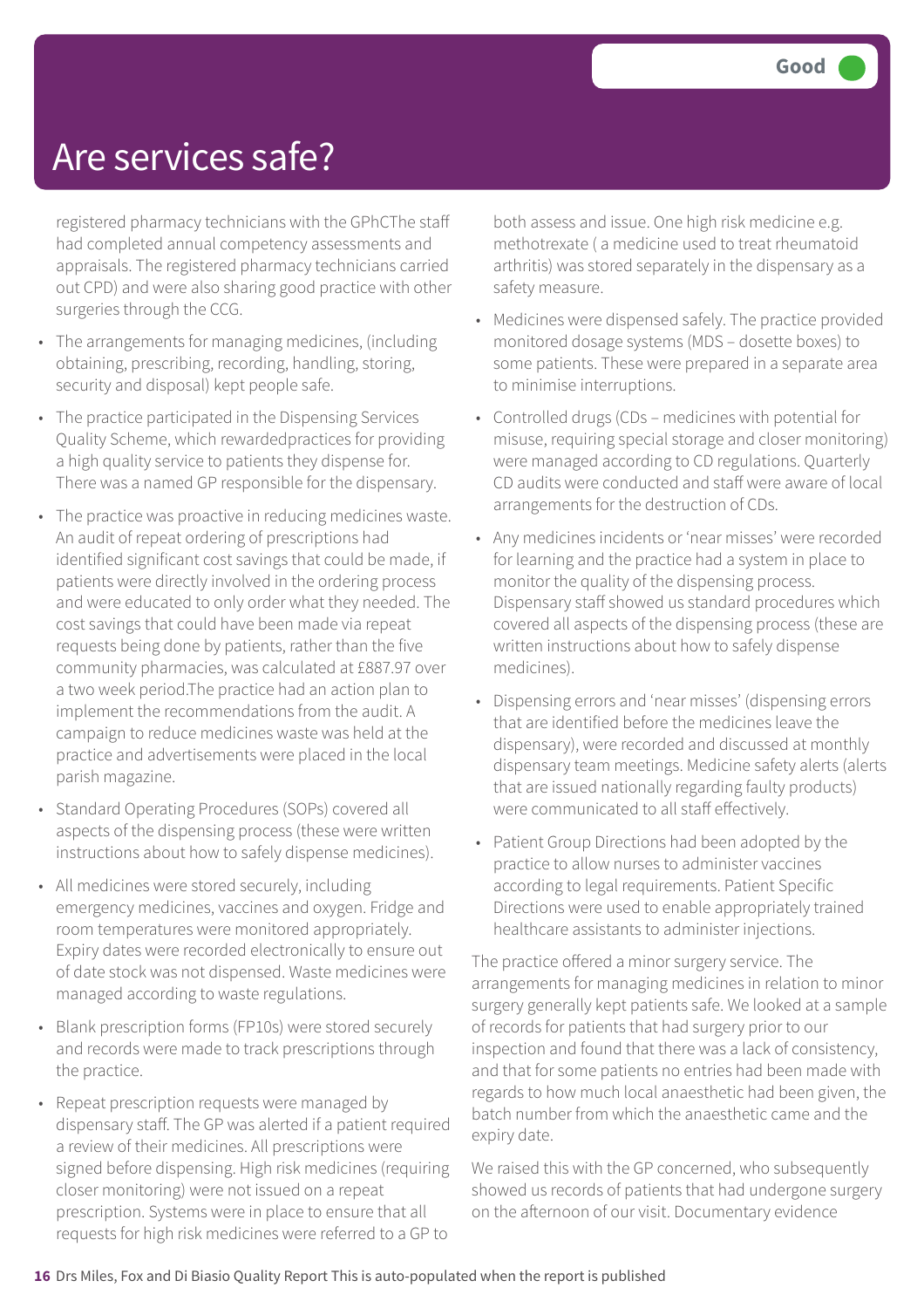## Are services safe?

showed that the systems for recording local anaesthetic administered to patients had been updated. The records included the dosage, type, batch number and expiry date had been recorded into patient's notes.

We reviewed six personnel files and found appropriate recruitment checks had been undertaken prior to employment. For example, proof of identification, references, qualifications, registration with the appropriate professional body and the appropriate checks through the Disclosure and Barring Service.

#### **Monitoring risks to patients**

Risks to patients were assessed and well managed.

• There were procedures for monitoring and managing risks to patient and staff safety. There was a health and safety policy available with a poster in the reception office which identified local health and safety representatives. The practice had up to date fire risk assessments and carried out regular fire drills. All electrical equipment was checked to ensure the equipment was safe to use and clinical equipment was checked to ensure it was working properly. The practice had a variety of other risk assessments to monitor safety of the premises such as control of substances hazardous to health and infection control and legionella (Legionella is a term for a particular bacterium which can contaminate water systems in buildings).

• There were arrangements for the planning and monitoring the number of staff and mix of staff needed to meet patients' needs. There was a rota system for all the different staffing groups to ensure enough staff were on duty.

#### **Arrangements to deal with emergencies and major incidents**

The practice had adequate arrangements to respond to emergencies and major incidents.

- There was an instant messaging system on the computers in all the consultation and treatment rooms which alerted staff to any emergency.
- All staff received annual basic life support training and there were emergency medicines available in the treatment room.
- The practice had a defibrillator available on the premises and oxygen with adult and children's masks. A first aid kit and accident book were available.
- Emergency medicines were easily accessible to staff in a secure area of the practice and all staff knew of their location. All the medicines we checked were in date and stored securely.

The practice had a comprehensive business continuity plan in place for major incidents such as power failure or building damage. The plan included emergency contact numbers for staff.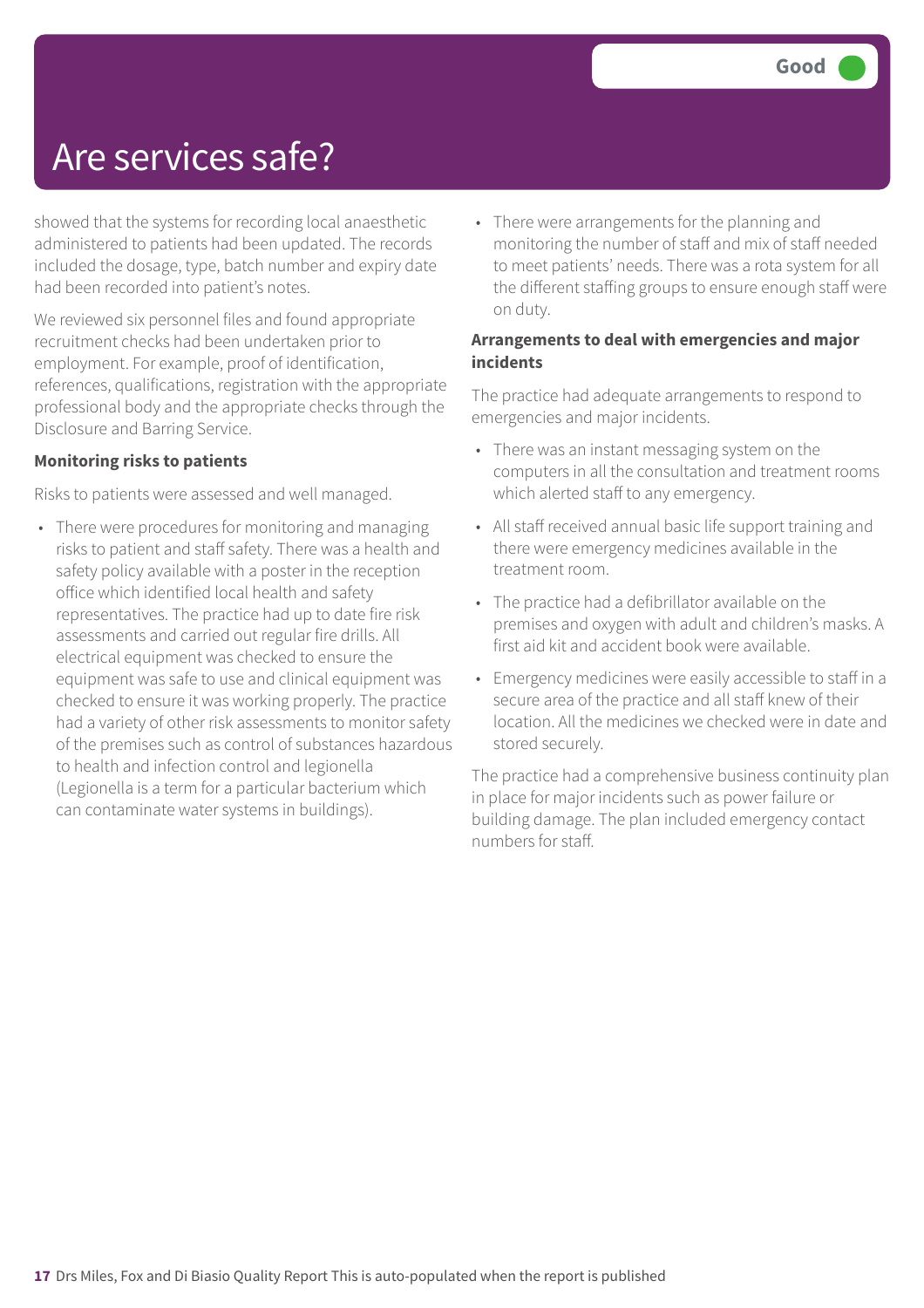### Are services effective?

(for example, treatment is effective)

## **Our findings**

#### **Effective needs assessment**

The practice assessed needs and delivered care in line with relevant and current evidence based guidance and standards, including National Institute for Health and Care Excellence (NICE) best practice guidelines.

- The practice had systems to keep all clinical staff up to date. Staff had access to guidelines from NICE and used this information to deliver care and treatment that met patients' needs.
- The practice monitored that these guidelines were followed through risk assessments, audits and random sample checks of patient records.

#### **Management, monitoring and improving outcomes for people**

The practice used the information collected for the Quality and Outcomes Framework (QOF) and performance against national screening programmes to monitor outcomes for patients. (QOF is a system intended to improve the quality of general practice and reward good practice). The most recent published results were 80% (which was lower than the CCG average of 93% and national average of 95%) of the total number of points available with 7% exception reporting (compared to the CCG average of 8% and national average of 9%).

This practice was an outlier for some QOF (or other national) clinical targets. Data from 2014/15 showed:

- Performance for diabetes related indicators were lower than the local and national average. For example, 69% of patients with diabetes, on the register, in whom the last IFCCHbA1c is 64 mmol/mol (a blood test to check blood sugar levels) or less in the preceding 12 months (local average 79% and national average 78%).
- Performance for mental health related indicators were worse than the national average. For example, 63% of patients with schizophrenia, bipolar affective disorder and other psychoses who have a comprehensive, agreed care plan documented in the record, in the preceding 12 months (local average 89% and national average 89%).

The practice provided us with QOF data from the 2015/16 (which has not yet been verified, published and made publically available) and these showed improvements had been made. For example;

Performance for diabetes related indicators had improved from 69% to 73% of patients with diabetes, on the register, having had this blood test to check blood sugar levels in the preceding 12 months, and with an improved patient recall system, the practice were aiming to increase this to the QOF target of 83% by the end of the 2016/17 QOF year.

Performance for mental health related indicators was 24%. There were 19 patients who needed a comprehensive, agreed care plan by the end of the QOF year, again with an improved patient recall system the practice aim to achieve 90% by the end of 2016/17. The practice informed us they had experienced issues with their IT system last year, which they say accounted for the low results for both of these QOF indicators in 2014/15.

The practice had employed an external data analyst to support two designated administrative staff to routinely monitor QOF targets. We saw evidence to show that weekly QOF checks were conducted and recorded. A QOF diary was maintained by the practice and this showed where records had been reviewed and cleansed, in order to ensure they remained relevant to QOF targets. There was a system to liaise with the reception staff in order to generate recall letters throughout the year. Records also showed that the practice planned months in advance for peak periods of when QOF targets were to be achieved. For example, flu vaccinations which occur during the winter season.

There was evidence of quality improvement including clinical audit.

- There had been five clinical audits undertaken in the last two years, all of these were completed audits where the improvements made were implemented and monitored.
- Findings were used by the practice to improve services. For example, recent action taken as a result included assessing a patient's kidney function in oral anticoagulant prescribing (blood thinning medicines) and a 'dosing in reduced kidney function chart' had been developed to aid prescribers in choosing a medicine and deciding the dosage. This audit was developed out of a series of audits and educational sessions on new oral anticoagulants (NOAC's) by the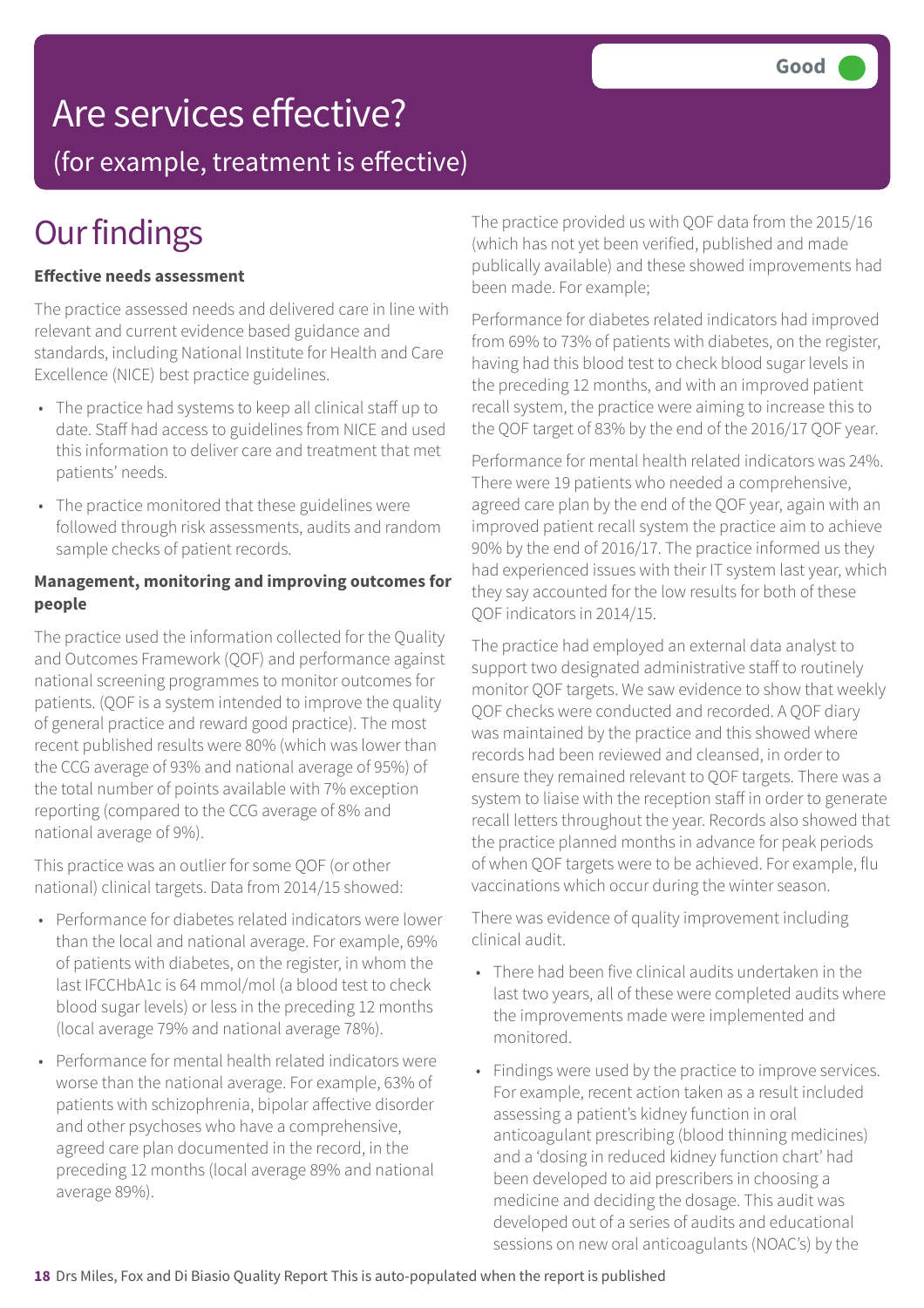## Are services effective?

### (for example, treatment is effective)

senior partner and in response to the arrival of these products and National Institute for Health and Care Excellence (NICE) best practice guidelines. This work changed the way the practice dealt with cases requiring anticoagulation, which made the practice early adopters and high users of NOAC's. This latest audit was developed from that situation to ensure safety.

• The practice participated in local audits, national benchmarking, accreditation and peer review.

Information about patients' outcomes was used to make improvements such as, routinely reviewing patients on a certain medicine which had adverse cardiac (heart) side effects.

### **Effective staffing**

Staff had the skills, knowledge and experience to deliver effective care and treatment.

- The practice had an induction programme for all newly appointed staff. This covered such topics as safeguarding, infection prevention and control, fire safety awareness, health and safety and confidentiality.
- The practice could demonstrate how they ensured role-specific training and updating for relevant staff. For example, for those reviewing patients with long-term conditions. Practice nurses also held training and diplomas in asthma, diabetes, insulin Initiation, chronic obstructive pulmonary disease (COPD), Women's Health in Primary Care and international normalised ratio (INR) management (a measure of how much longer it takes the blood to clot when oral anticoagulation (medicines that help prevent blood clots) were used.
- Staff administering vaccines and taking samples for the cervical screening programme had received specific training which had included an assessment of competence. Staff who administered vaccines could demonstrate how they stayed up to date with changes to the immunisation programmes. For example, by access to on line resources and discussion at practice meetings.
- The learning needs of staff were identified through a system of appraisals, meetings and reviews of practice development needs. Staff had access to appropriate training to meet their learning needs and to cover the scope of their work. This included ongoing support,

one-to-one meetings, coaching and mentoring, clinical supervision and facilitation and support for revalidating GPs. All staff had received an appraisal within the last 12 months.

• Staff received training that included: safeguarding, fire safety awareness, basic life support and information governance. Staff had access to and made use of e-learning training modules and in-house training.

### **Coordinating patient care and information sharing**

The information needed to plan and deliver care and treatment was available to relevant staff in a timely and accessible way through the practice's patient record system and their intranet system.

- This included care and risk assessments, care plans, medical records and investigation and test results.
- The practice shared relevant information with other services in a timely way, for example when referring patients to other services.

Staff worked together and with other health and social care professionals to understand and meet the range and complexity of patients' needs and to assess and plan ongoing care and treatment. This included when patients moved between services, including when they were referred, or after they were discharged from hospital. Meetings took place with other health care professionals on a monthly basis when care plans were routinely reviewed and updated for patients with complex needs.

#### **Consent to care and treatment**

Staff sought patients' consent to care and treatment in line with legislation and guidance.

- < >taff understood the relevant consent and decision-making requirements of legislation and guidance, including the Mental Capacity Act 2005. When providing care and treatment for children and young people, staff carried out assessments of capacity to consent in line with relevant guidance.
- Where a patient's mental capacity to consent to care or treatment was unclear the GP or practice nurse assessed the patient's capacity and, recorded the outcome of the assessment.
- The process for seeking consent was monitored through patient records audits.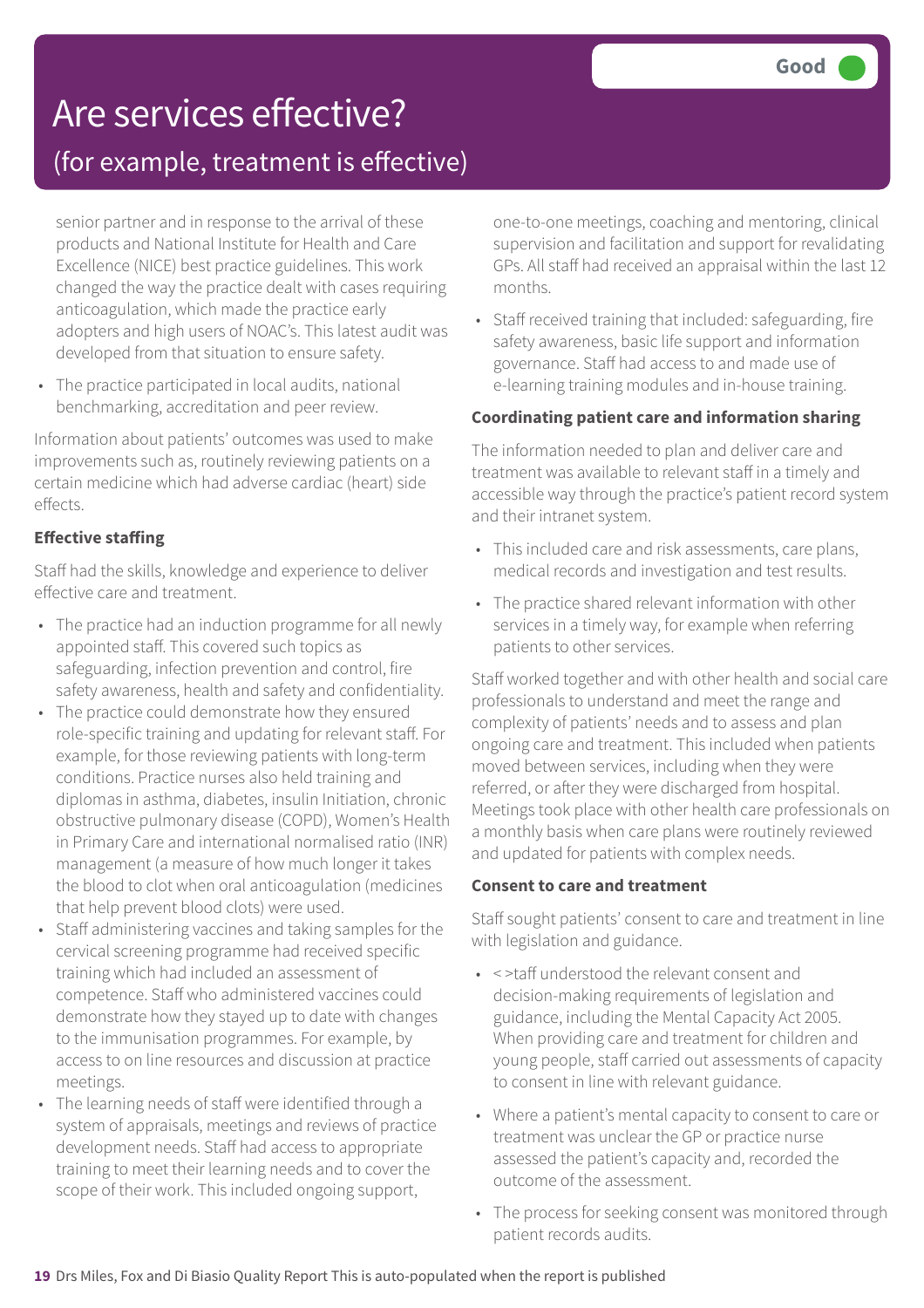### Are services effective? (for example, treatment is effective)

#### **Supporting patients to live healthier lives**

The practice identified patients who may be in need of extra support. For example:

• Patients receiving end of life care, carers and those at risk of developing a long-term condition. As well as those requiring advice on their diet, smoking and alcohol cessation. Patients were signposted to the relevant service. For example, smoking cessation and counselling.

The practice's uptake for the cervical screening programme was 81%, which was comparable to the CCG average of 82% and the national average of 82%. There was a policy to offer telephone reminders for patients who did not attend for their cervical screening test. The practice demonstrated how they encouraged uptake of the screening programme by using information in different languages and for those with a learning disability and they ensured a female sample taker was available. There were failsafe systems in place to ensure results were received for all samples sent for the cervical screening programme and the practice followed up women who were referred as a result of abnormal results.

The practice also encouraged its patients to attend national screening programmes for bowel and breast cancer screening. The practice achieved comparable results in relation to its patients attending national

screening programmes for bowel and breast cancer screening. For example, 63% of eligible patients had been screened for bowel cancer, which was in line with the CCG average of 61% and the national average of 58%. Seventy six percent of eligible patients had been screened for breast cancer, which was comparable to the CCG average of 73% and the national average of 72%.

Childhood immunisation rates for the vaccines given were comparable to CCG/national averages. For example, childhood immunisation rates for the vaccines given to under two year olds ranged from 85% to 99% and five year olds from 75% to 95%.

Patients had access to appropriate health assessments and checks. These included health checks for new patients and NHS health checks for patients aged 40–74. Appropriate follow-ups for the outcomes of health assessments and checks were made, where abnormalities or risk factors were identified.The practice had 12 patients on the learning disability register. Most of those 12 patients on the register were seen on a regular basis, sometimes monthly, when the practice undertook opportunistic health screening. In addition the practice monitored the register and invited those who had not been seen by the end of the QOF year in for a review. This was an area where the practice saw future involvement for their nurse care coordinator.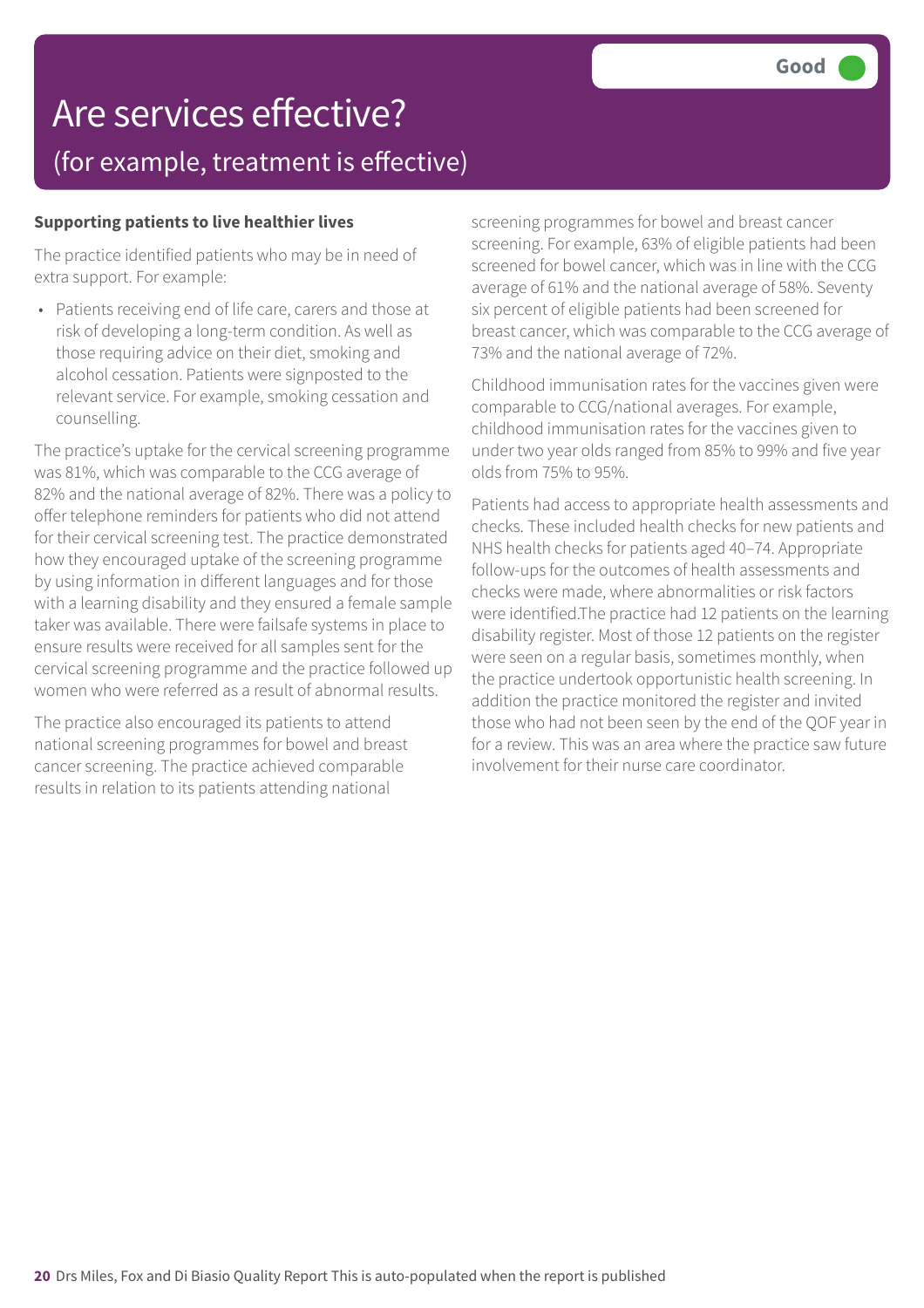# Are services caring?

## **Our findings**

#### **Kindness, dignity, respect and compassion**

We observed members of staff were courteous and very helpful to patients and treated them with dignity and respect.

- Curtains were provided in consulting rooms to maintain patients' privacy and dignity during examinations, investigations and treatments.
- We noted that consultation and treatment room doors were closed during consultations; conversations taking place in these rooms could not be overheard.
- Reception staff knew when patients wanted to discuss sensitive issues or appeared distressed they could offer them a private room to discuss their needs.

We received 46 comment cards, 41 of which were all positive about the standard of care received. General themes that ran through the comments included the very caring attitude of all staff, the availability of appointments and the efficiency with which the service was run.

We spoke with four members of the patient participation group (PPG). They also told us they were satisfied with the care provided by the practice and said their dignity and privacy was respected. Comment cards highlighted that staff responded compassionately when they needed help and provided support when required.

Results from the national GP patient survey showed patients felt they were treated with compassion, dignity and respect. The practice was above average for its satisfaction scores on consultations with GPs and nurses. For example:

- 92% of patients said the GP was good at listening to them compared to the clinical commissioning group (CCG) average of 86% and the national average of 89%.
- 95% of patients said the GP gave them enough time compared to the CCG average of 85% and the national average of 87%.
- 98% of patients said they had confidence and trust in the last GP they saw compared to the CCG average of 93% and the national average of 95%.
- 91% of patients said the last GP they spoke to was good at treating them with care and concern compared to the national average of 85%.
- 93% of patients said the last nurse they spoke to was good at treating them with care and concern compared to the national average of 91%.
- 92% of patients said they found the receptionists at the practice helpful compared to the CCG average of 88% and the national average of 87%.

#### **Care planning and involvement in decisions about care and treatment**

Patients told us they felt involved in decision making about the care and treatment they received. They also told us they felt listened to and supported by staff and had sufficient time during consultations to make an informed decision about the choice of treatment available to them. Patient feedback from the comment cards we received was also positive and aligned with these views. We also saw that care plans were personalised.

Results from the national GP patient survey showed patients responded positively to questions about their involvement in planning and making decisions about their care and treatment. Results were in line with local and national averages. For example:

- 91% of patients said the last GP they saw was good at explaining tests and treatments compared to the CCG average of 85% and the national average of 86%.
- 92% of patients said the last GP they saw was good at involving them in decisions about their care compared to the national average of 82%.
- 85% of patients said the last nurse they saw was good at involving them in decisions about their care compared to the national average of 85%.

The practice provided facilities to help patients be involved in decisions about their care:

• Staff told us that translation services were available for patients who did not have English as a first language. We saw notices in the reception areas informing patients this service was available.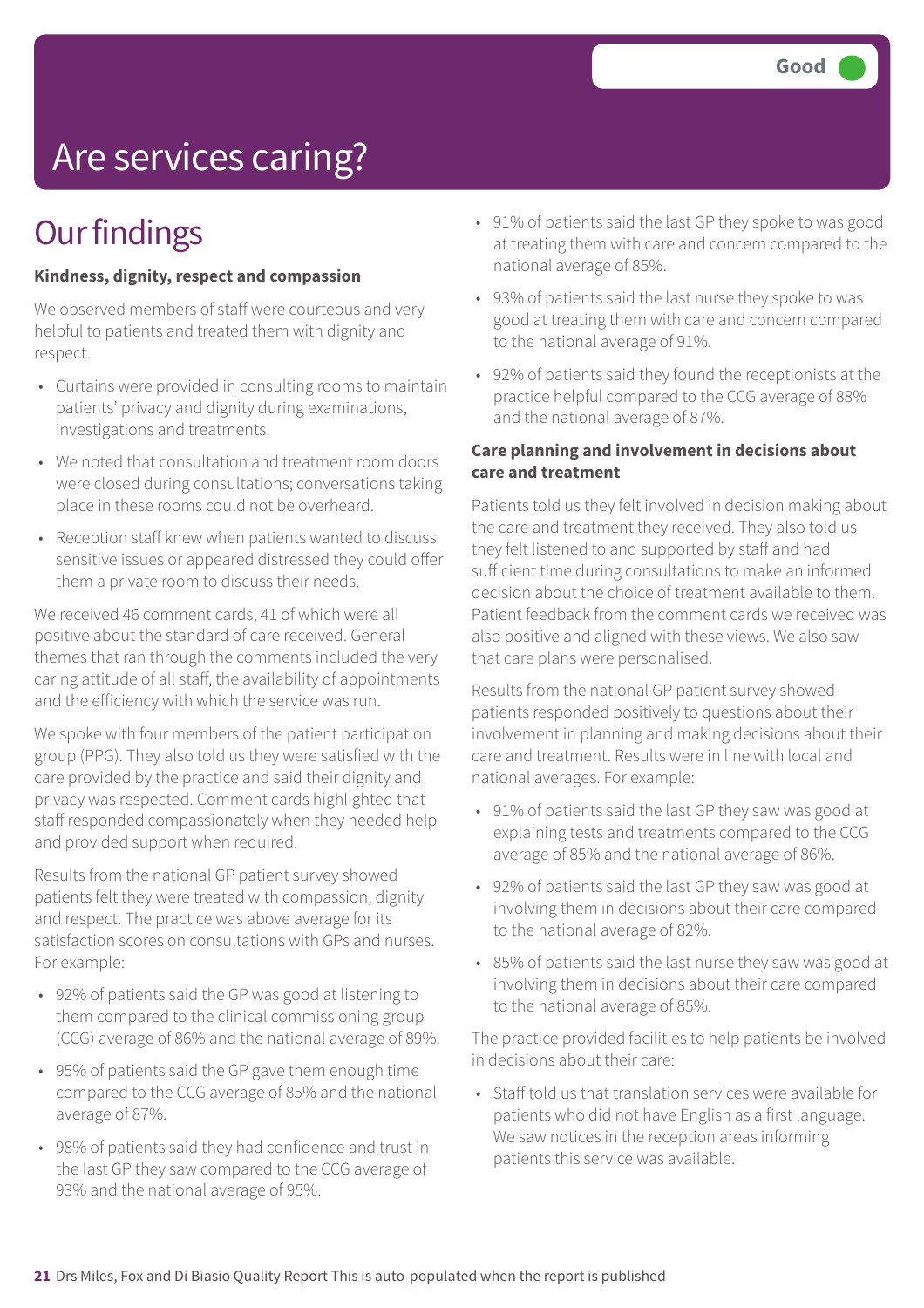## Are services caring?

• There was an extensive range of information about services available at the practice, signposting to other local services and providing general healthcare related information.

#### **Patient and carer support to cope emotionally with care and treatment**

Patient information leaflets and notices were available in the patient waiting area which told patients how to access a number of support groups and organisations. Information about support groups was also available on the practice website.

The practice's computer system alerted GPs if a patient was also a carer. The practice had identified 19 patients as carers 0.22% of the practice list. Written information was available to direct carers to the various avenues of support available to them.

In line with Better health Better care and Social prescribing initiatives, the practice met with the secretary of the

programme management group for 'Our Place Wye' (OPW) to help coordinate social support for isolated people. Support included a befriending service, weekly lunch and support for half a day from a volunteer council coordinator for either shopping, dog walking, befriending or taking to local appointments.Another new initiative in the village was the 'Wye Shed' project, men would meet in a shed for a cup of tea and chat, maybe learn new skills off each other or repair tools. Currently, six men meet on a regular basis. One of the aims of the "Wye Shed Project" was to try and combat loneliness in the elderly and to reach out to men who were not always the easiest to engage with and could shy away from medical and social initiatives.

Staff told us that if families had suffered bereavement, their usual GP contacted them or sent them a sympathy card. This call was either followed by a patient consultation at a flexible time and location to meet the family's needs and/or by giving them advice on how to find a support service.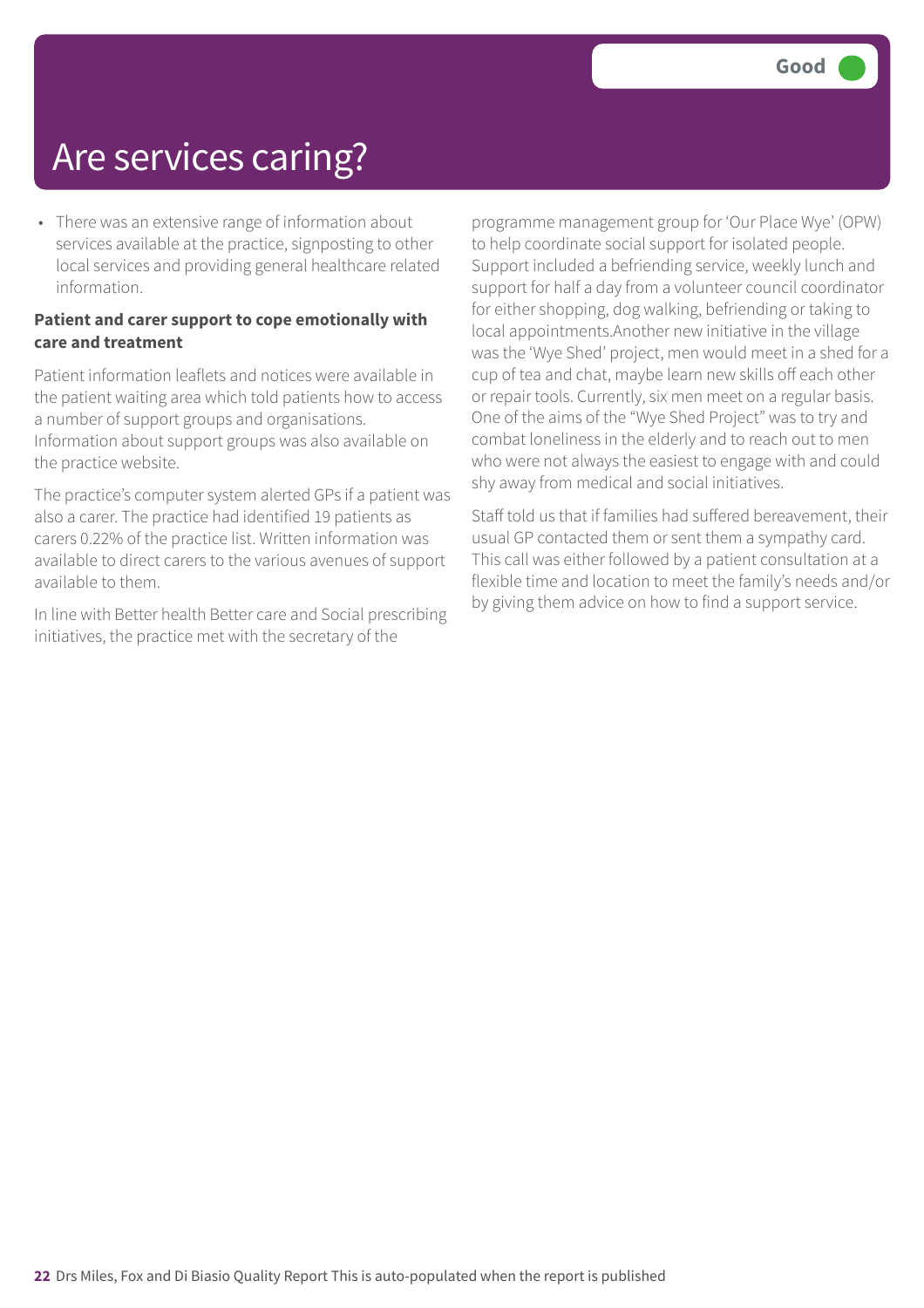# Are services responsive to people's needs?

(for example, to feedback?)

## **Our findings**

### **Responding to and meeting people's needs**

The practice reviewed the needs of its local population and engaged with the NHS England Area Team and Clinical Commissioning Group (CCG) to secure improvements to services where these were identified.

• The practice had developed a wide range of other services for patients. The practice objective was to place the patients at the heart of the services, rather than the patients being sent round the health care system to access the services. These services were provided by the practice alone or in partnership with other providers such as the local hospital. Often the services were provided by GPs with special interests in the area of treatment concerned. The services were flexible provided choice and helped to ensure continuity of care. Most were provided in Wye.

The services provided by the practice included, but were not confined to:

- Cardiology –Electrocardiogram (ECG), ambulatory ECG, ambulatory Blood Pressure (BP)
- Colorectal procedures a variety of procedures used to repair damage to the colon, rectum, anus and pelvic floor
- Ear Nose and Throat outpatient clinic
- General and Vascular Surgery including hernia repair, venous ulcers suitable for skin grafting and haemorrhoids.
- Minor Surgery including vasectomies
- Aural Care Microsuction Clinic for chronic or acute on chronic ear conditions
- Audiology one stop shop for hearing tests, assessments and hearing aid fittings
- Ultrasonography a diagnostic imaging technique based on the application of ultrasound. It is used to see internal body structures
- Cardiac Rehabilitation nurse visits once a month
- Musculoskeletal clinic relating to the muscles and skeleton and including bones, joints, tendons, and muscles

• In house Physiotherapy and Specialist Spinal Physiotherapy

Services hosted by the practice were:

- Ultrasonography a diagnostic imaging technique based on the application of ultrasound. It is used to see internal body structures
- Podiatry clinic hosted monthly the branch of medicine that deals with the diagnosis, treatment, and prevention of diseases of the human foot
- Counsellor hosted weekly

All of these consultant led clinics were fully integrated with secondary care. The GP's ensured patients had had all the necessary diagnostic checks, so there was no need for second scans, blood tests or ECGs before seeing the consultant at the surgery. The consultant had full access to the GP records including investigations and waiting lists; the practice saw this as a great advantage when compared to hospital outpatients where consultants would only see the referral letter. Should the patient require a hospital procedure then the consultant could list directly and offer patients a choice of hospital.

- The practice For example, the Community Tele-Dermatology service ( which had reduced referrals by 40%. The practice also ran a weekly Musculoskeletal clinical assessment clinic, and provided a private specialist spinal service physiotherapist, who they sub-contracted, reducing any onward othopeadic referrals to secondary care.
- The practice was proactive in reducing medicines waste. An audit of repeat ordering of prescriptions had identified significant cost savings that could be made, if patients were directly involved in the ordering process and were educated to only order what they needed. The cost savings that could have been made via repeat requests being done by patients, rather than the five community pharmacies, was calculated at £887.97 over a two week period.The practice had an action plan to implement the recommendations from the audit. A campaign to reduce medicines waste was held at the practice and advertisements were placed in the local parish magazine. One dispensary technician had an extended role to provide support to staff of a local care home, to reduce the amount of medicines ordered for residents that were not required. The result of this
- **23** Drs Miles, Fox and Di Biasio Quality Report This is auto-populated when the report is published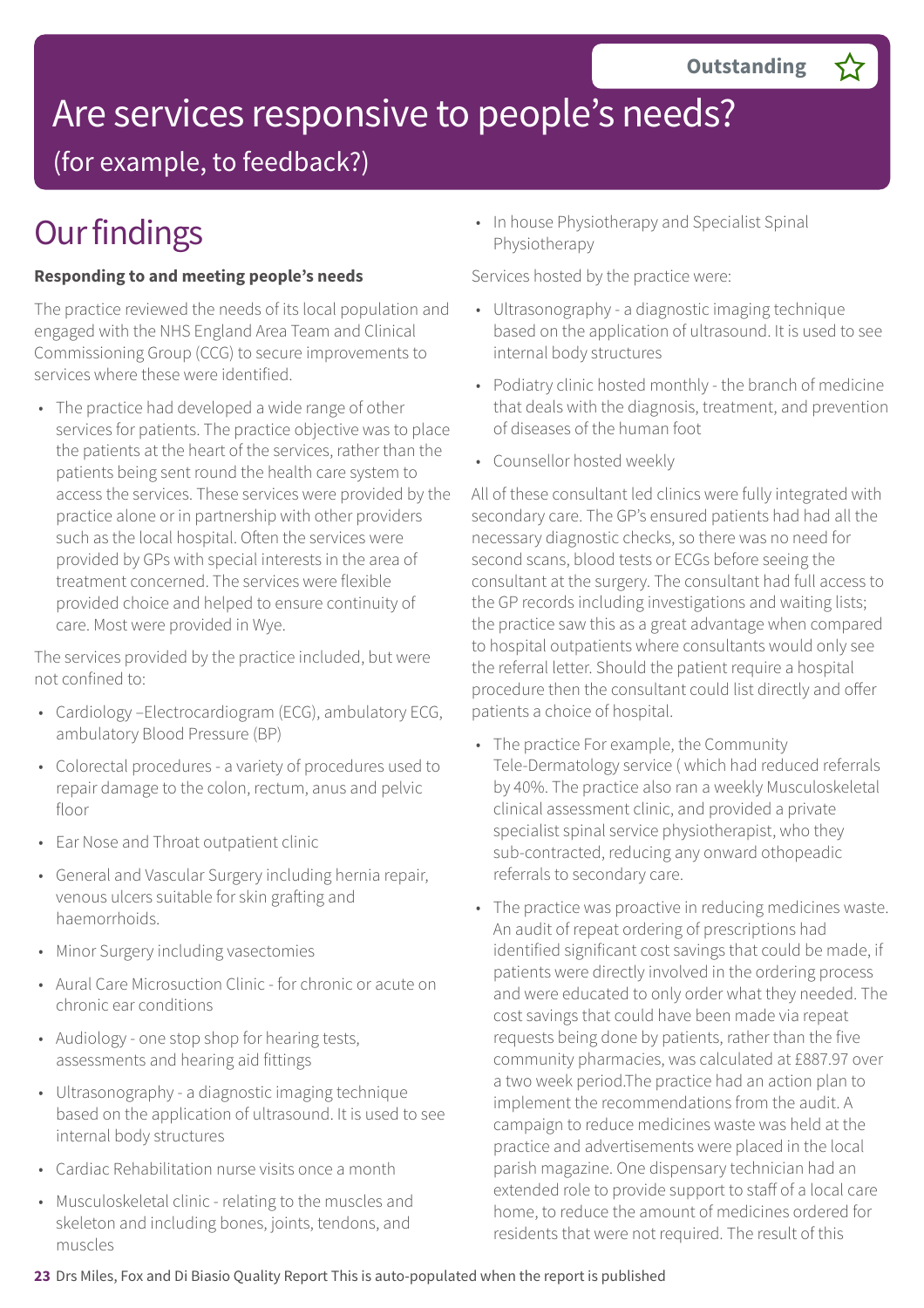# Are services responsive to people's needs?

### (for example, to feedback?)

service had been a reduction in the number of unnecessary prescriptions and prescription queries between the care home and the practice. The practice saw this quality initiative as a welcome extension of their dispensary services into the community, despite the fact none of the care home patients qualified for their dispensing service due to the presence of a local chemist.

- The practice was able to provide dispensary services to over 3,500 patients who lived more than one mile (1.6km) from their nearest pharmacy premises. This service was delivered by a team of eight dispensers. A delivery service was provided for housebound and vulnerable patients.
- A home delivery service, with appropriate arrangements for safe storage of medicines, was provided.
- The practice hosted the mobile Diabetic Eye Screening Service throughout the year, as well as NHS Blood and transplant services, to support people with donating blood for transfusions.
- The practice offered a minor injury service to avoid the need for time consuming A&E attendance for more minor injuries. This was open to non-registered patients as well as the practice's own patients.
- Home visits were available for older patients and patients who had clinical needs which resulted in difficulty attending the practice.
- The practice offered proactive, personalised care to meet the needs of the older people in its population. It had a scheme for 28 patients, who lived in a local residential care home. This involved registering all the patients (with their consent) with one of two lead GPs who looked after that home. Weekly and as required visits to the residential home were conducted.
- The practice had employed a senior district nurse care coordinator who visited patients to ensure they received the best possible support and prevent unplanned admissions. In order to achieve this they used various tools whilst visiting patients in their own home. This role was first introduced as a CCG funded Over 75s scheme but having seen the value the practice made the decision to continue and expand this service even after funding was withdrawn. The scheme was on-going and

the outcomes have not yet been fully assessed, however, the practice hope to demonstrate a reduction in unplanned admissions as well as improvements in the quality of care for patients living in their own homes.

- The practice offered a 'Commuter's Clinic' Monday through to Thursday evening until 7pm, for working patients who could not attend during normal opening hours.
- There were longer appointments available for patients with a learning disability either in their own home or at the practice.
- Same day appointments were available for children and those patients with medical problems that require same day consultation.
- Patients were able to receive travel vaccinations available on the NHS as well and were referred to other clinics for vaccines available privately.
- There were disabled facilities, a hearing loop available.

### **Access to the service**

The practice was open Monday to Thursday8.30am to 7.00pm and Friday8.30am to 5.30pm. GP telephone access appointments were available weekday mornings 8.30am to 11.00am, whereby a doctor would aim to call the patient back usually within the hour or at a later time to suit the patient. In addition appointments could be booked up to six weeks in advance, urgent appointments were also available for people that needed them. The practice had a contract with IC24 who managed all the out of hours calls. The practice operated a duty doctor system to ensure there was a GP available to deal with all urgent out of hour calls forwarded to them by IC24.

Results from the national GP patient survey showed that patient's satisfaction with how they could access care and treatment was comparable to local and national averages.

- 81% of patients were satisfied with the practice's opening hours compared to the national average of 78%.
- 87% of patients said they could get through easily to the practice by phone compared to the national average of 73%.

People told us on the day of the inspection that they were able to get appointments when they needed them.

We received 46 comment cards five of the cards had negative comments about the appointment system. The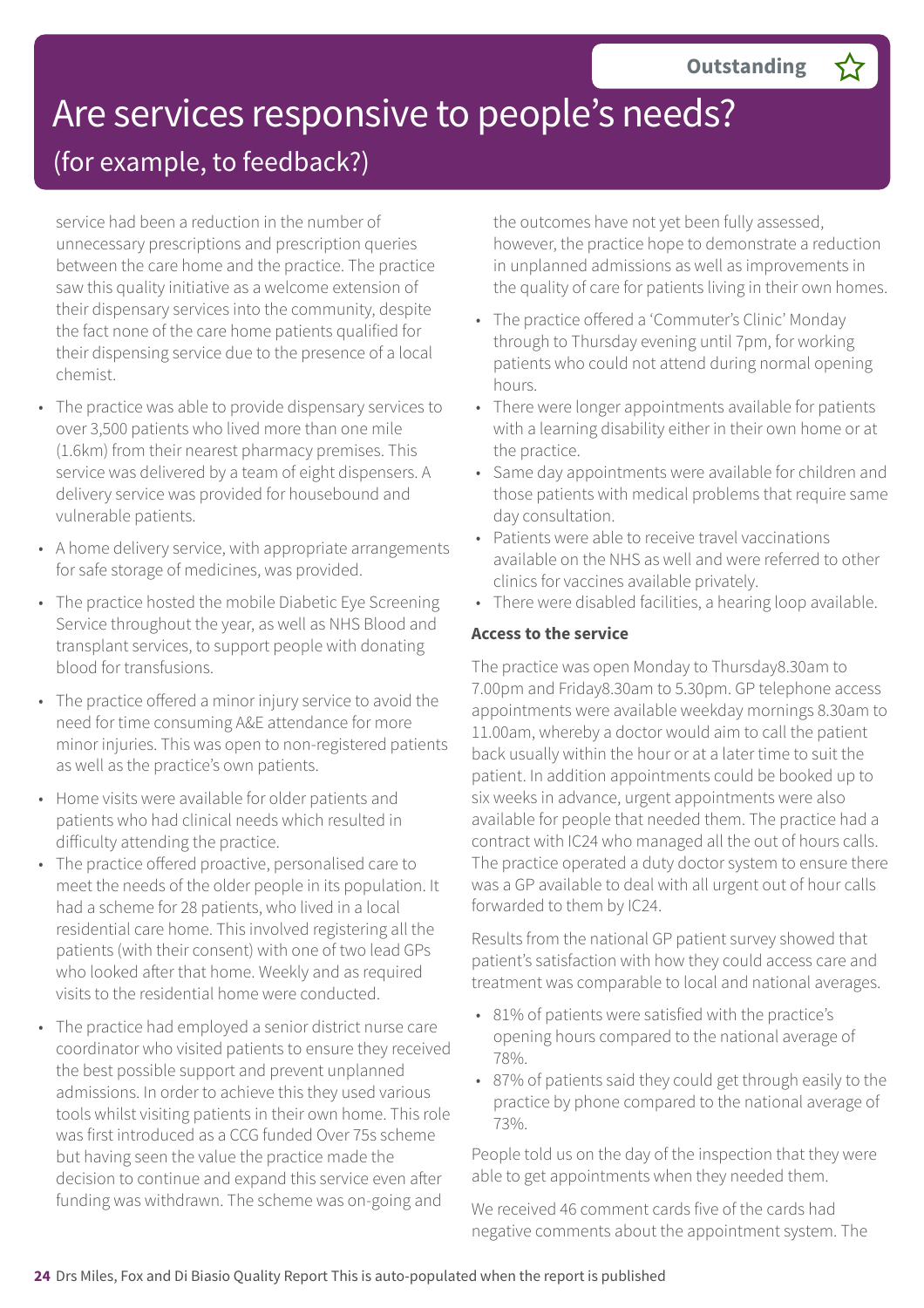### Are services responsive to people's needs? (for example, to feedback?)

practice had made changes to their appointment system because of clinical and patient concern about long waits for routine appointments. The practice had increased their clinical staff sessions to meet increased demand. Patient satisfaction levels since the introduction of the new appointment system had increased as demonstrated on various on-line tools, for example, "I want great care" and "Friends and Family Testing" which was currently running at 92%. The practice had also noticed a reduction in complaints concerning access.

#### **Listening and learning from concerns and complaints**

The practice had an effective system for handling complaints and concerns.

- Its complaints policy and procedures were in line with recognised guidance and contractual obligations for GPs in England.
- There was a designated responsible person who handled all complaints in the practice.
- We saw that information was available to help patients understand the complaints system in the form of leaflets, notices and material on the practices website.

There was a designated responsible person who handled all complaints in the practice. We looked at 24 complaints received in the last 12 months and found that they had been dealt with in a timely, open and transparent way. Records demonstrated that the complaints were investigated, the complainants had received a response, the practice had learned from the complaints and had implemented appropriate changes. For example, the practice had learned the need to slow down and listen to the patient's point of view. The practice had made changes to their appointment system in response feeback from the PPG and complaints about long waits for routine appointments. They had increased their clinical staff sessions to meet increased demand. Patient satisfaction levels since the introduction of the new appointment system had increased as demonstrated on various on-line tools, for example, "I want great care" and "Friends and Family Testing" which was currently running at 92%. The practice had also noticed a reduction in complaints concerning access.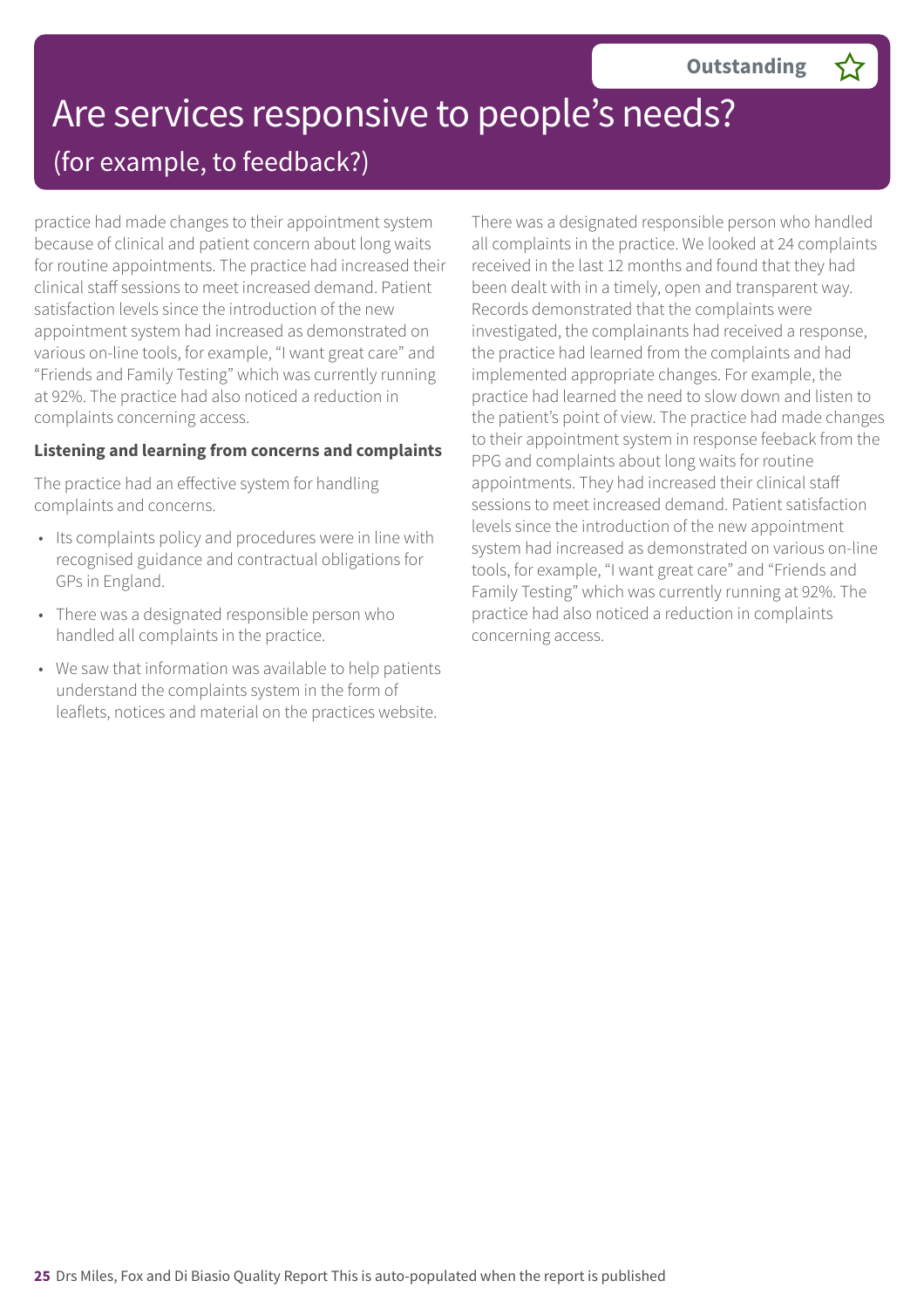### Are services well-led?

(for example, are they well-managed and do senior leaders listen, learn and take appropriate action)

## **Our findings**

### **Vision and strategy**

The leadership, governance and culture were used to drive and improve the

delivery of high-quality person-centred care.

The practice used innovative and proactive methods to improve patient outcomes, working with other local providers to share best practice. There was a very wide range of services, clinical and non-clinical. The practice was a Multi-speciality Community Provider with an ethos to bring services to the patient rather than sending patients to the service.

- The practice had a clear vision to deliver high quality care and promote good outcomes for patients.
- The practice had a mission statement which was displayed in the waiting areas and staff knew and understood the values.
- The practice had a strong strategy and supporting business plans which reflected the vision and values and were regularly monitored.
- A systematic approach was taken to working with other organisations to improve care

outcomes, tackle health inequalities and obtain best value for money.

- The senior partner, was a director of Ashford Clinical Providers (ACP) which is a federation of all Ashford GP's, andis a major contributor to the regular meetings and also spends time on the various projects to redesign medical care. He was involved in the initiation, development and approval of the tele-derm scheme. Currently he is in direct conversation with a second consultant dermatologist to further support and expand the Tele-Dermatology service which has proven to be extremely effective.Wye Surgery was one of the first practices chosen to roll out this service.
- The practice For example, the Community Tele-Dermatology service and weekly Musculoskeletal clinical assessment clinic.
- The practice had employed a senior district nurse care coordinator who visited patients to ensure they received the best possible support and prevent unplanned

admissions. This role was first introduced as a CCG funded Over 75s scheme but having seen the value the practice made the decision to continue and expand this service even after funding was withdrawn.

**Outstanding –**

- The practice was proactive in reducing medicines waste, one dispensary technician had an extended role to provide support to staff of a local care home, to reduce the amount of medicines ordered for residents that were not required.
- The practice were liaising with 'Our Place Wye' (OPW) to help coordinate social support for isolated people.

#### **Governance arrangements**

The leadership, governance and culture of the practice were used to drive and improve the delivery of high quality person centred care.The practice had strong and visible clinical and managerial leadership and governance arrangements which supported the delivery of the strategy and good quality care. This outlined the structures and procedures and ensured that:

- There was a clear staffing structure and that staff were aware of their own roles and responsibilities.
- There were practice specific policies acted upon by staff. They could be accessed through the practice's intranet. The practice undertook a range of risk assessments. We saw building risk assessments such as those relating to fire risks. We saw risk assessments such as those relating to an individual's workplace.
- A comprehensive understanding of the performance of the practice was maintained
- A programme of continuous clinical and internal audit was used to monitor quality and to make improvements.
- There were strong arrangements for identifying, recording and managing risks, issues and implementing mitigating actions. We looked at a number of meeting minutes including but not confined to clinical meetings and significant event meetings.

#### **Leadership and culture**

On the day of inspection the partners in the practice demonstrated they had the experience, capacity and capability to run the practice and ensure high quality care.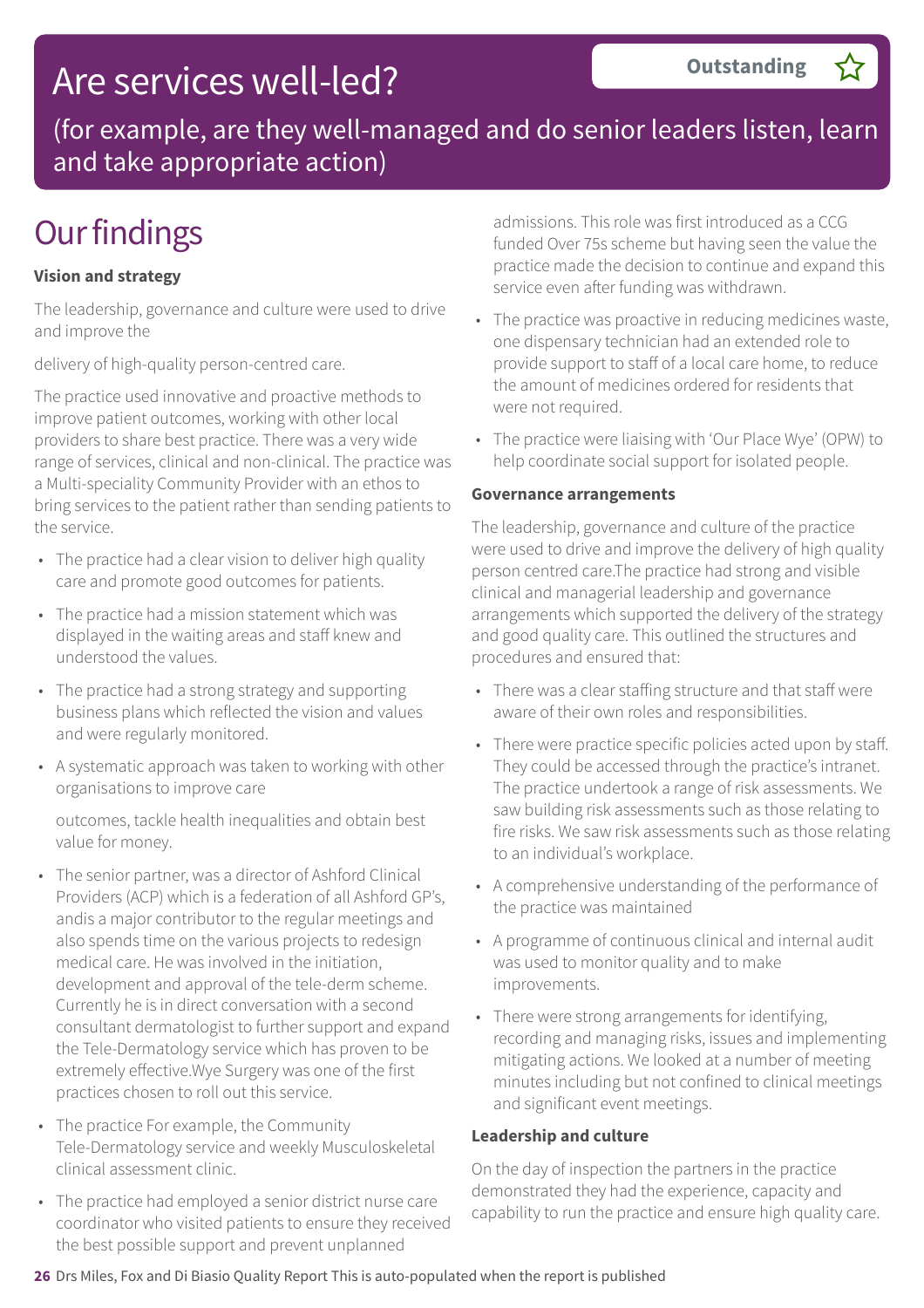## Are services well-led?

### (for example, are they well-managed and do senior leaders listen, learn and take appropriate action)

They told us they prioritised safe, high quality and compassionate care. Staff told us the partners were approachable and always took the time to listen to all members of staff.

The provider was aware of and had systems to ensure compliance with the requirements of the duty of candour. (The duty of candour is a set of specific legal requirements that providers of services must follow when things go wrong with care and treatment).This included support training for all staff on communicating with patients about notifiable safety incidents. The partners encouraged a culture of openness and honesty. The practice had systems to ensure that when things went wrong with care and treatment.

- The practice gave affected people reasonable support, truthful information and a verbal and written apology.
- The practice kept written records of verbal interactions as well as written correspondence.

There was a clear leadership structure and staff felt supported by management.

• There were high levels of staff satisfaction. Staff were proud of the organisation as a place

to work and spoke highly of the culture. There were consistently high levels of constructive staff engagement. Staff at all levels were actively encouraged to raise concerns.

- Staff told us the practice held regular team meetings. There was a subsidiary range of meetings including, business meetings, clinical governance meetings, nurses and supervisors meetings, administrators and receptionists meetings.
- We looked at the minutes of a number of meetings and saw that they were effective. For example we saw minutes from a partnership meeting where complaints were discussed. The specific learning from the complaint had been shared and, because it was also a significant event, a significant event form had been completed. Actions arising from meetings were allocated to individuals, this was recorded on the meetings' minutes and the actions were followed through until signed off as completed.
- Staff told us there was an open culture within the practice and they had the opportunity to raise any

issues at team meetings and felt confident and supported in doing so. We noted team away days were held two or three times a year. There were minutes of all away day meetings; the last meeting was on the 19 April 2016 with the next meeting planned for 15th November 2016.

- Staff said they felt respected, valued and supported, particularly by the partners in the practice. All staff were involved in discussions about how to run and develop the practice, and the partners encouraged all members of staff to identify opportunities to improve the service delivered by the practice.
- There was a named GP responsible for the dispensary and all members of staff involved in dispensing medicines had received appropriate training and had opportunities for continuing learning and development.

### **Seeking and acting on feedback from patients, the public and staff**

The practice encouraged and valued feedback from patients, the public and staff. It proactively sought patients' feedback and engaged patients in the delivery of the service.

- The practice had gathered feedback from patients through the patient participation group (PPG) and through surveys and complaints received. The PPG met regularly, carried out patient surveys and submitted proposals for improvements to the practice management team. For example, the practice changed their telephone service in response to patient feedback and now had digital lines allowing the numbers of telephone calls into and out of the practice having been significantly increased.
- There was a high level of constructive engagement with staff and a high level of staff satisfaction. staff meetings, appraisals, and discussions.
- The practice had a suggestions box, all suggestions were discussed at the business meeting, records of meetings confirmed this.
- The practice had a Friends and Family Questionnaire which asked 'Are you sufficiently happy with our service that you would recommend Wye Surgery to other local people?' Last month, the practice scored 92% in response to the questionnaire.

### **Continuous improvement**